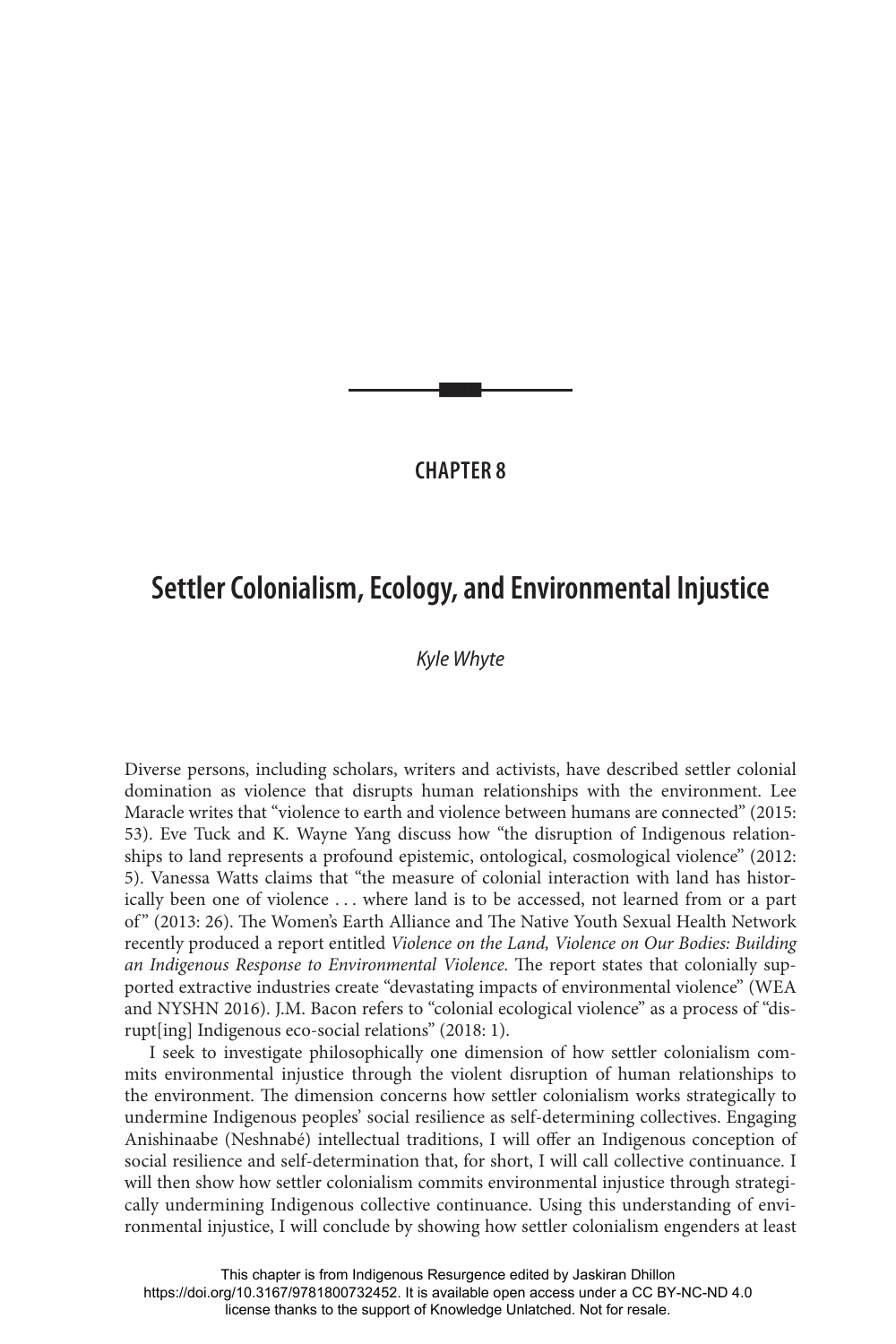two kinds of environmental injustices against Indigenous peoples: (1) vicious sedimentation and (2) insidious loops.

While my starting point of analysis is anti-Indigenous violence that disrupts human relationships with the environment, I am not attempting here to define absolutely what such violence is or entails. I am also not trying to create the single theory of environmental injustice that can somehow explain every wrongdoing. The theory offered here in outline seeks only compatibility and complementarity with a variety of other approaches to violence and injustice that are well argued for across Indigenous studies and related fields, such as settler colonial studies and critical environmental justice studies. I will also isolate US settler colonial domination for analytic purposes in this article, especially the oppressive relationship between US settler populations and Indigenous populations. The theory I will offer here should, when further elaborated elsewhere, be able to connect to more complex, intersectional, and globally integrated accounts of ecological domination within, before, and beyond US settler colonialism.

## **Collective Continuance and Ecology**

#### *Interdependence, Systems of Responsibilities and Migration*

Human and environmental relationships have many possible values, including, among others, spirituality, sustainability, senses of place or home, and communion with nonhumans. I will describe a theory of value that I have developed out of my own embeddedness in a range of traditions. Here I will focus on a slice of the studies and voices of Anishinaabe peoples that have shaped my thinking as a Potawatomi scholar, activist, relative, citizen, and community member. I will describe one value, which I will refer as collective continuance, by connecting three concepts in Anishinaabe intellectual traditions: (1) interdependent relationships (or interdependence), (2) systems of responsibilities, and (3) migration. The theory of collective continuance I will develop combines these concepts to suggest a value that is similar to social resilience in its relationship to self-determination.

In saying Anishinaabe peoples, I am invoking broad intellectual traditions connecting Ojibwe, Potawatomi, Odawa, and Mississauga and related peoples who have diverse contemporary and ancient linguistic, cultural, social, and political connections. These intellectual traditions often occur in contexts connected to and in dialogue with neighboring peoples, including the Menominee, Miami, Haudenosaunee and numerous others. While I will use Anishinaabe for short here, I caution that the diversity of Anishinaabe peoples means that there is a whole range of inquiries and studies for which it is inappropriate to use such a broad designator (or English-language spelling) as Anishinaabe. Throughout this section, I will use the term "the environment" to reference many different relationships connecting human and nonhuman living beings (plants, animals, persons, insects), nonliving beings and entities (spirits, elements), and collectives (e.g., forests, watersheds). The environment is not a precise or culturally accurate term, though for reasons of space, I will rely on it.

To begin with, the first concept is interdependence. Going back to the nineteenth century and earlier, Anishinaabe responses to US-settlement-invoked concepts of interdependence with the environment. D. Ezra Miller has researched how in the Treaty of October 23, 1826 with the Miami Tribe, one Potawatomi leader, Awbanawben, told the following to US settlers in a speech: "You said we could not stay here. We would perish. But what will perish [?] But what will destroy us [?] It is yourselves destroying us. . . You trampled on our soil, and drove it away. Before you came, the game was plenty, but you drove it away. . . You point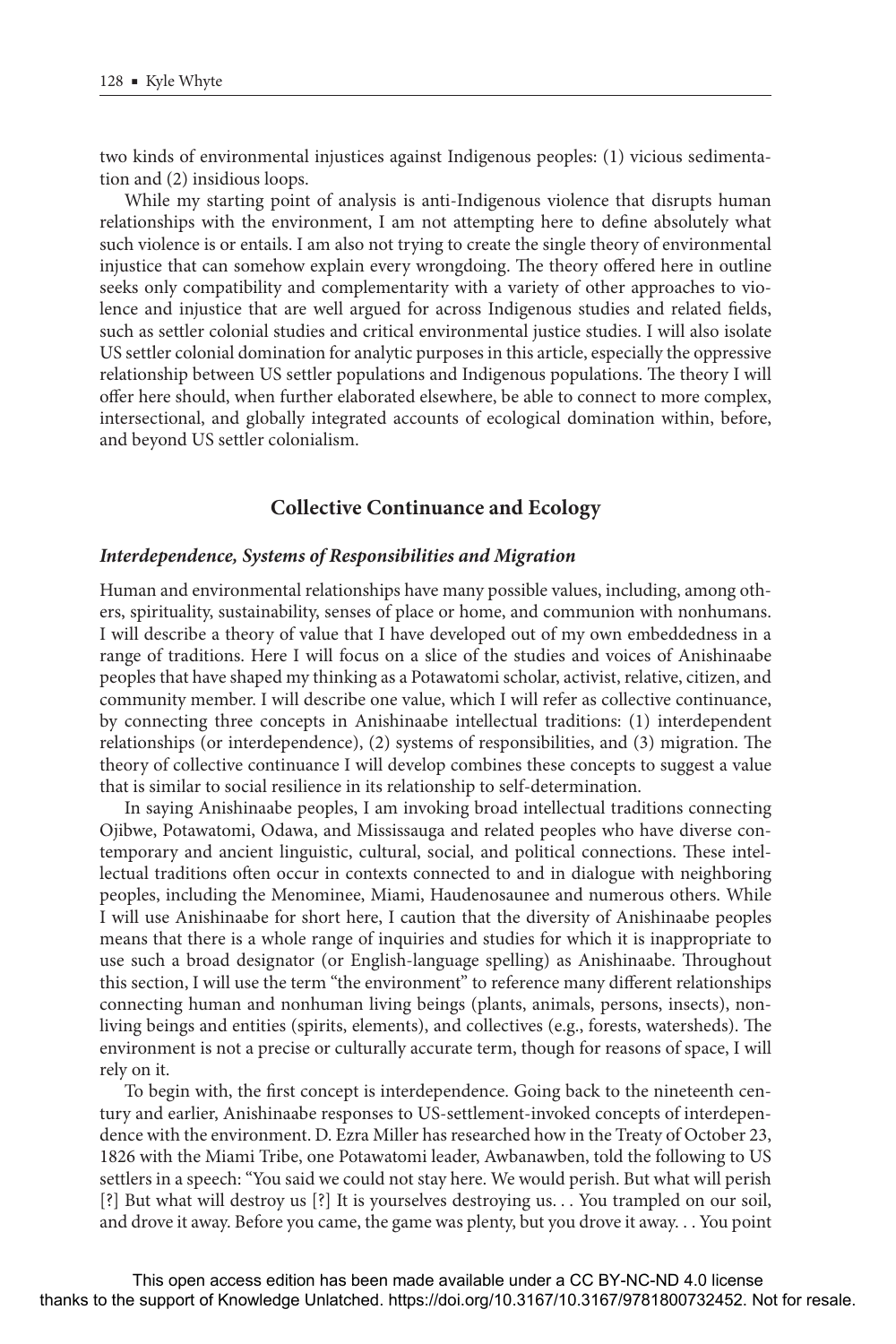to a country for us in the west, where there is game . . . but the Great Spirit has made and put men there who have a right to that game and it is not ours" (Miller 2016).

Awbanawben, in nineteenth-century rhetoric, is concerned about interdependence of humans and nonhumans in ecosystems. US settlement is viewed as violating these relationships, for Potawatomi but also peoples who will be displaced by any Potawatomi relocation processes imposed by the US. While in the nineteenth century many different people referred to the importance of game or good farming conditions, I can just note here that Awbanawben clearly identifies how particular human societies are entangled in relationships of interdependence with the environment and have habituated themselves to particular ecosystems.

Diverse sources of Anishinaabe intellectual and artistic traditions bring out different senses of interdependence. Louise Erdrich, in *Books and Islands in Ojibwe Country,* writes of how for the late Tobasonakwut, an Anishinaabe elder, "His people were the lake, and the lake was them. . . . As the people lived off fish, animals, the lake's water and water plants for medicine, they were literally cell by cell composed of the lake and the lake's islands" (Erdrich 2006: 34). Robin Kimmerer calls relationships of interdependence the "covenant of reciprocity," which refers to relationships organized among relatives who have gift-giving and gift-receiving responsibilities to each other: "In Potawatomi, we speak of the land as *emingoyak,* 'that which has been given to us,' a gift that must be reciprocated with our own" (2010: 143–144).

Aimée Craft has analyzed the newspaper accounts of the 1871 negotiations of Treaty 1 involving Anishinaabe, Cree and Canadian representatives. Craft writes that "Chief Ayeeta-pe-pe-tung spoke to the Queen's negotiators about his 'ownership' and his view that rather than owning it, he was *made of the land*" (Craft 2014, 16). Megan Bang and Douglas Medin describe research they have been involved in in the Great Lakes with members of the Menominee Tribe and the Chicago urban Indian community. Based on these studies, they suggest that "Native parents said they want their children to realize that they are part of nature . . . were also more likely to mention . . . the idea that no creation is more important than or 'above' any other creature" (2010: 10).

The concept of interdependence includes a sense of identity associated with the environment and a sense of responsibility to care for the environment. There is also no privileging of humans as unique in having agency or intelligence, so one's identity and caretaking responsibility *as a human* includes the philosophy that nonhumans have their own agency, spirituality, knowledge, and intelligence. Potawatomi people, in daily speech, often say that nonhumans have the capacity for knowledge but humans really do not (Kimmerer 2013). Thus, humans ought to take responsibility to be respectful of nonhuman ways of knowing. In my experiences, some Anishinaabe persons identify primarily through nonhuman identities, such as clan identities (e.g., crane, bear, turtle). Heidi Bohaker shows the importance of *nindoodemag* (clan identities) for Anishinaabe historically. Bohaker describes them as "kinship networks" where people "conceived of themselves as related to and having kin obligations toward those who shared the other-than-human progenitor being." Nindoodemag networks were crucial for "social and political life . . . [they] shaped marriage and alliance patterns and facilitated long distance travel; access to community resources . . . [and] operated as an important component of Anishinaabe collective identities" (Bohaker 2006, 25-29).

So at least for some Anishinaabe persons historically and today, it is not necessarily true that such an identity as "the human" as a distinct or uniquely rational or knowledgeable type of being even exists. In these ways, interdependence can be thought of as intrinsically valuable. Interdependence is a source of identity for how humans understand whom and what they are in the world, but the concept of interdependence is also instrumentally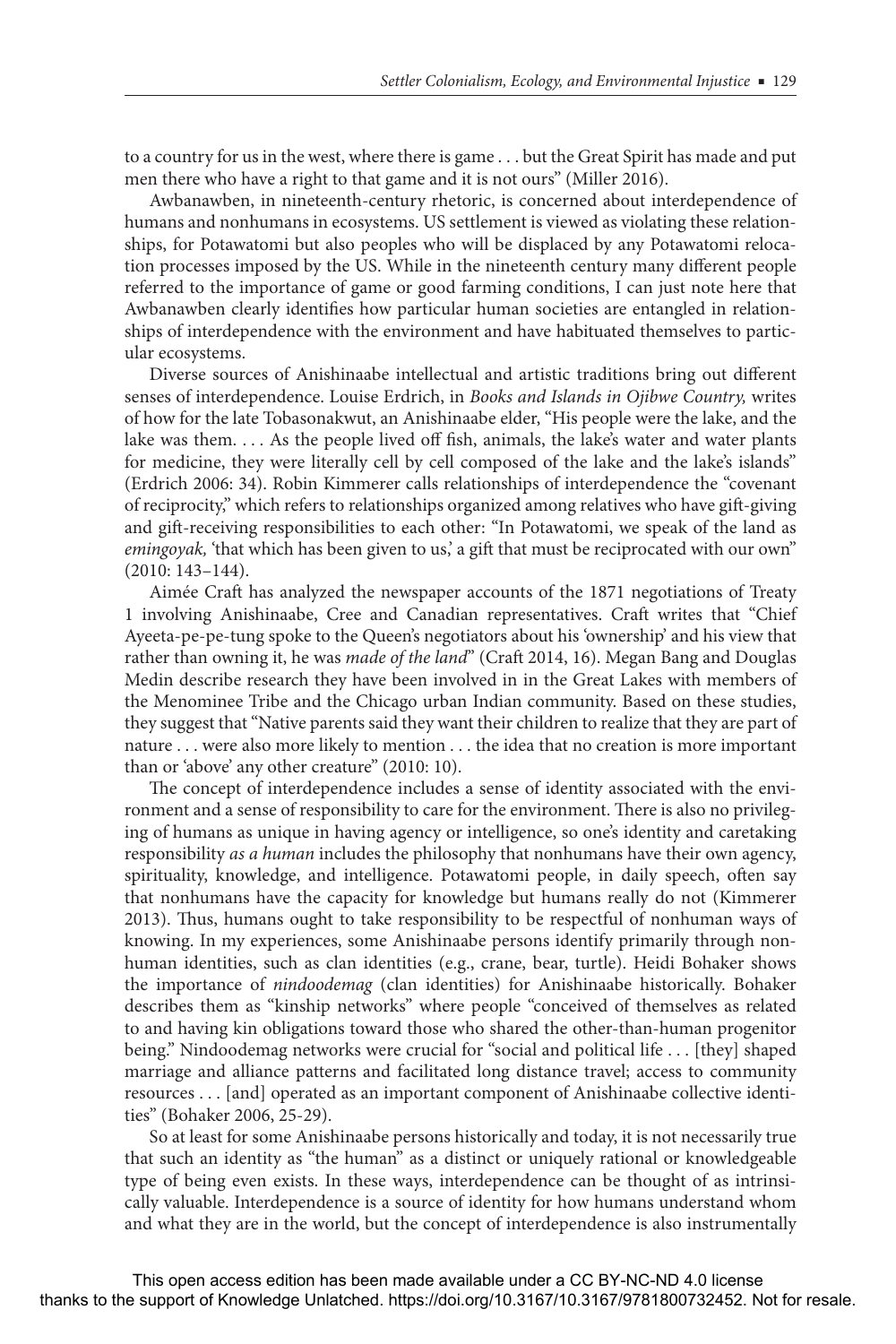valuable. For interdependence is also a means to motivate humans to exercise their caretaking responsibilities to their relatives, human and nonhuman, which helps motivate these relatives to exercise their reciprocal responsibilities to nourish and support one another in diverse ways.

Interdependence highlights reciprocity or mutuality between humans and the environment as a central feature of existence. In Anishinaabe traditions, reciprocity is also systematized. That is, environmental identities and responsibilities are coordinated with one another through complex social, cultural, economic, and political institutions. Interdependence suggests a much larger system of "reciprocities" that characterize many hundreds of relationships of interlocking/intersecting relationships across entire societies. The second concept, then, is "systems of responsibility," in which responsibility refers to relationships with reciprocal expectations.

Deborah McGregor, in her work with Josephine Mandamin and Anishinaabe women's water movements, discusses how to think systematically about the different lives that water supports. Water supports "plants/medicines, animals, people, birds, etc." and—reciprocally—there is "the life that supports water (e.g., the earth, the rain, the fish)." The system is based on responsibilities such that "water has a role and a responsibility to fulfil, just as people do" (2009: 37–38). McGregor writes that "All beings have responsibilities to fulfill, and recognizing this contributes to a holistic understanding of justice. Our interference with other beings' ability to fulfil their responsibilities is an example of a great environmental injustice, an injustice to Creation" (40). McGregor's writing opens onto philosophizing about larger coordinated networks of responsibilities that ought to constitute Anishinaabe institutions.

Brenda Child describes systems of responsibilities through interpreting anthropologist Frances Densmore's work with Nodinens, an elder*.* Child describes how Ojibwe peoples "lived according to a seasonal round, each year taking advantage of opportunities to hunt, fish, farm, and gather wild foods in a highly systematic way of life." For Child, the seasonal round is not an accidental arrangement of responsibilities: "It was a way of life passed down by the generations and required study, observation of the natural world, experimentation, relationships with other living beings on the earth, and knowledge-generating labor" (2012: 30). A "seasonal round" is a type of governance in which the major social, cultural, economic, and political institutions of a society shift in shape, size, and organizational structure throughout the year. Child's reference to "relationships" connects to the responsibilities described by McGregor. Child highlights that morality, knowledge and inquiry, and labor are systematically coordinated in the seasonal round.

Gender is another way to understand Anishinaabe systems of responsibility. People who today code as women exercised a range of leadership roles, whether as knowledge keepers (experts) of particular plants and animals, visible leaders and diplomats, or servant leaders (such as a through participation on committees tasked with selecting visible leaders) (Sleeper-Smith 2001; White 1991). Historians, including Child (2012), Susan Sleeper-Smith (2001), Jean O'Brien (1997), and Richard White (1992), describe Anishinaabe and broader Algonquian gender and kinship relationships for women as focused less around obligations confined to roles in patriarchal marriages and focused more around multifarious and diverse responsibilities to their parents, siblings, grandparents, clan members, members of other social units (e.g., lodges, bands, etc.) and trading partners from other societies.

Perhaps most significantly, Anishinaabe intellectual traditions do not emphasize a binary gender system, but rather embrace gender diversity and fluidity. According to Margaret Noodin, "Anishinaabe language and culture acknowledge gender difference, but in a way that relies on choice and context rather than fixed and predictable rules" (2014: 12). Niigaan Sinclair has written about Ozawwendib, an Anishinaabe and Two-Spirit person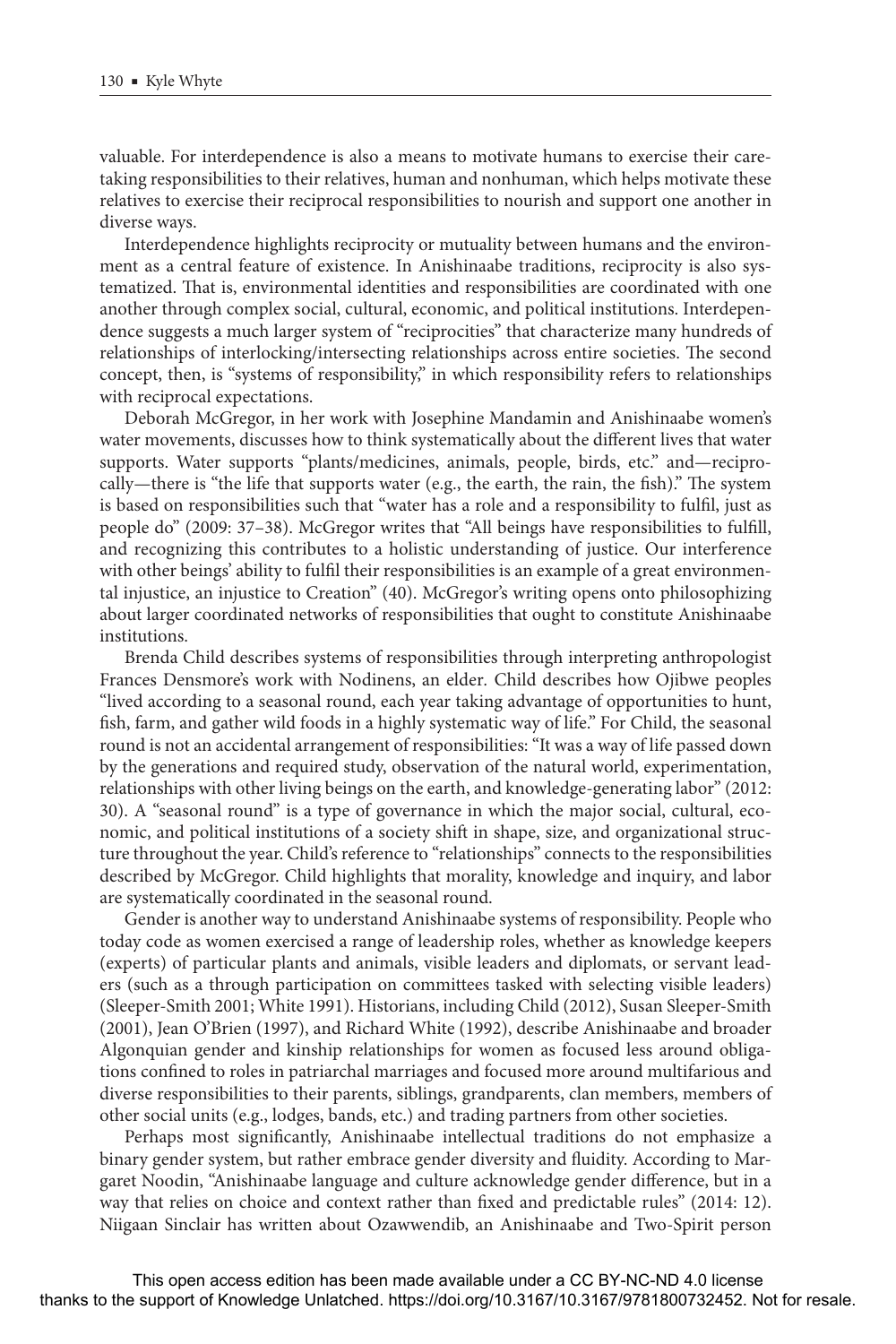who lived in the early 1800s. In the record, especially but not exclusively from the perspectives of settlers, this person's behavior broached and mixed many binary gender norms. Sinclair discusses how Ozawwendib nonetheless "appeared to live without shame, apology, and fear" in their society and was among the most respected experts in environmental skills and knowledge (2016: 14).

Sleeper-Smith's (2005) work shows what I interpret as the U.S. introducing patriarchy and sexism to disrupt trust, consent, and diplomacy in their interactions with Anishinaabe peoples. Sinclair's (2016) work shows the overt sexism, gender discrimination, and discomfort of US and Canadian settlers who responded to Ozawwendib's gender and sexuality. These norms, tied to binary assumptions about gender, formed a stark contrast between the complex and multifarious responsibilities, relationships, and leadership positions to which many Anishinaabe women and persons of nonbinary genders were accustomed. Though here I want to caution that, in presenting a theoretical account in this article, I am emphasizing what I take to be positive qualities of Anishinaabe gender systems in the absence of a more detailed discussion of gender oppressions that occurred in periods like the transatlantic fur trade, such as human trafficking.

Systems of responsibilities also involve government and diplomacy across different peoples. John Borrows claims: "Aboriginal peoples developed spiritual, political, and social conventions to guide their relationships with each other and with the natural environment. These customs and conventions became the foundation of many complex systems of government and law" (2002: 37). This idea, of course, is reflected in points cited earlier, such as references in McGregor's and Craft's work to how interdependence and systems of responsibilities are related to treaty-making (diplomacy) and justice. Leanne Simpson has supported reinvigorated interest in the Dish with One Spoon treaty between Anishinaabe and Haudenosaunee peoples in the Great Lakes region. Simpson writes that "*Gdoo-naaganinaa* [the dish] acknowledged that both the Nishnaabeg and the Haudenosaunee were eating out of the same dish through shared hunting territory and the ecological connections between their territories . . . both parties were to be responsible for taking care of the dish. . . . All of the nations involved had particular responsibilities to live up to in order to enjoy the rights of the agreement. Part of those responsibilities was taking care of the dish" (2008: 37).

Migration is the next concept I will discuss having now discussed interdependent relationships and systems of responsibilities. Anishinaabe philosophies often involve migratory themes such as constant motion, change, transformation, mobility, and adjustment. However, I would like to note that the following discussion of migration is not intended to normalize one particular type of mobility, which would be morally problematic. Instead, I seek to discuss how societies can be organized to best adjust to the ecological and social dynamics they face. Migration suggests that relationships of interdependence and systems of responsibility are not grounded on stable or static relationships with the environment. Rather, these relationships arise from contexts of constant change and transformation. A key idea is that relationships that are constantly shifting do not sacrifice the possibility of continuity.

Michael Witgen (2011), for example, discusses the territory of Anishinaabewaki in the Great Lakes region during the transatlantic fur trade period. Anishinaabewaki was a place where people were connected to each other through diverse kin relationships rooted in particular ecosystems. Individual persons were actually complex identities associated with the *many* places where they engaged in economic and cultural activities throughout the year in their seasonal rounds associated with their nonhuman ancestors (i.e., clan memberships), families, bands/tribes, lodges, ceremonial communities, romantic ties, and diplomatic protocols. At a particular place and a particular time during the calendar year, someone might primarily be known as a "trader" or member of "clan *y*." But that was just that person's identity at that place and that time of year. Identity was always shifting.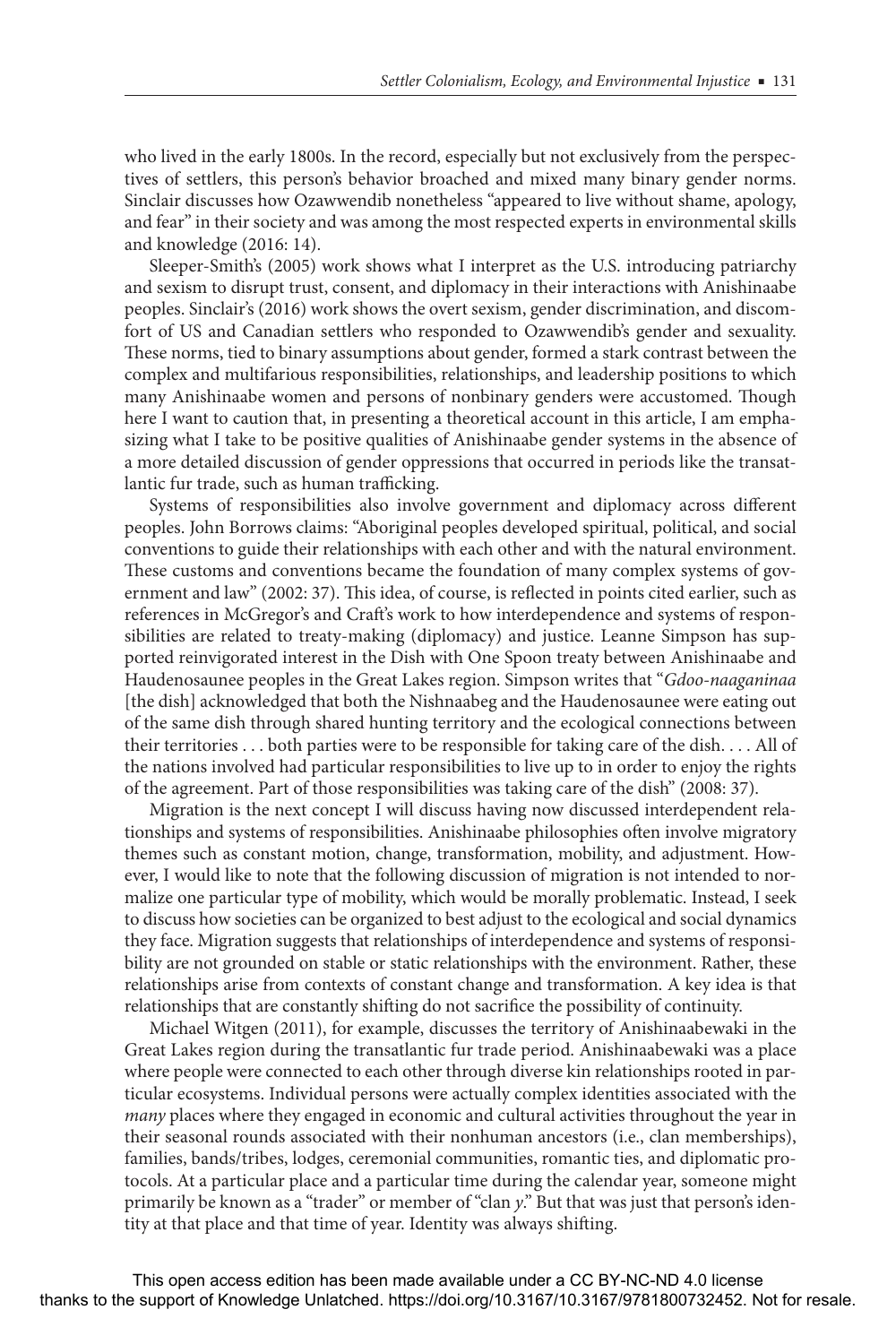Shifting identities and shifting governance authorities are a part of the seasonal round governance system. One version of the seasonal round is the 13 moons system articulated by many Anishinaabe authors. Depending on the community, moons usually have names and meanings that correspond to or indicate the particular combination of plants and animals that are monitored, harvested, stored, used, or consumed and recycled during those times. Particular lodges, clans, or other organizational units have different responsibilities for convening people in particular locations during those times of year to facilitate monitoring or harvesting. Instead of a central government, there are diverse family, band, lodge, clan, and other organizations whose authority and responsibilities change throughout the year.

Seasonal round governance expanded and contracted throughout the year so that social, cultural, economic, and political institutions were organized to approximate, as best possible, the seasonal dynamics of ecosystems. Ecosystems, of course, include the impacts of human social systems. Witgen (2011) cites and agrees with the anthropologist Regna Darnell (1998) that the seasonal round is an "accordion" system of governance in its constant spiral of expansion and contraction in response to change (see also Child 2012; Johnston 1976).

The philosophies behind the seasonal round involve migratory concepts such as transformation, cyclical time (in the sense of spiraling time), and shape-shifting. Heidi Stark writes: "The Anishinaabe transformed themselves, adapting to their ever-changing environment. Importantly, the stories maintained about Nenabozho often conveyed the importance of change. Anishinaabe nationhood has never been static or fixed. Indeed, no nation can or has survived without undergoing constant change" (2012: 124). Gerald Vizenor's concept of "survivance" connotes continuity through constant change: "Native survivance stories are renunciations of dominance, tragedy, and victimry" (1999: vii). Sinclair interprets Vizenor's work as having direct implications for governance as constantly shifting. Sinclair writes that "transmotion is, in fact, a cultural, political, and historical Anishinaabeg method of continuance" (2009: 137), citing Vizenor's articulation of transmotion in which Vizenor connects together the "natural right of motion" with the maintenance of "continuous sovereignty" (quoted in Sinclair 2013: 248)

Time is also understood as in motion. Kimberley Blaeser, in a conversation with Jennifer Andrews, writes about the philosophy of time involved in her work:

- [KB There's the circular shape, but there's also the lateral, the different strands on the spider's web, and then I envision what happens when a fly lands and there's a vibration. So we're talking about the vibration, the motion, the movement, and I guess it's that idea of being in the essence of movement that is in a continuum; we're in a constant evolution and yet at the same time it reconnects us, and so it folds back, and maybe it's like a. . .
- [IA] An accordion.
- [KB] Yeah! When you talk about a circle, you're still restricting it to a single dimension.
- (Andrews and Blaeser 2007)

Spiral or accordion conceptions time (or temporality) can make transformation possible in different respects. Witgen (2011) discusses ceremonies in which different peoples transformed themselves into relatives in order to facilitate diplomacy. In one fur-trade era ceremony, Anishinaabe, Cree, and Dakota peoples buried the bones of their ancestors together to render themselves kin for the sake of coordinated collective action in response to the presence of European traders and settlers. Hence, kin is not just based on birth or biology, as Indigenous studies scholars more broadly have discussed (TallBear 2013). Witgen (2011) and Sleeper-Smith (2005) discuss how people took on new names during their lives, sometimes the identities of respected persons who had walked on.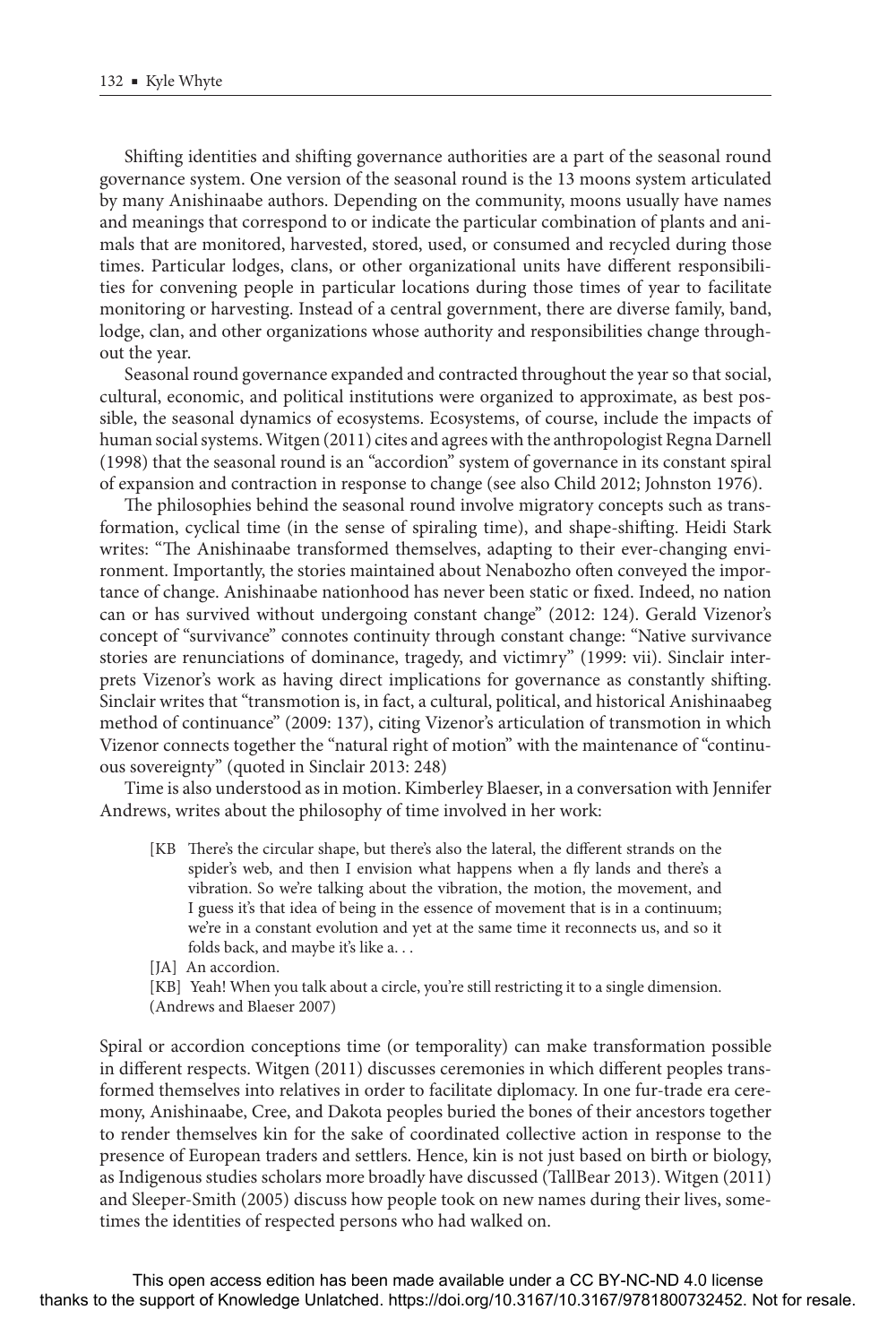The slice of Anishinaabe intellectual traditions that I have focused on here involves three concepts that, in the next section, I will discuss as interconnected: interdependence, systems of responsibilities, and migration. These concepts encompass a wide range of ways in which Anishinaabe live and theorize about environmental stewardship, ethics, gender, leadership, and cosmology. At least one possible nexus of these concepts, from my perspective here, is a theory of value of social resilience and self-determination that I will call "collective continuance."

## **Collective Continuance and Ecology**

I see the concepts of interdependence, systems of responsibilities, and migration as converging on an important value for any society: collective continuance. Collective continuance refers to a society's capacity to self-determine how to adapt to change in ways that avoid reasonably preventable harms. Adaptive capacity is similar to what is often meant by the concept of social resilience. In the Anishinaabe intellectual traditions I just discussed, which predate "Western" concepts of social resilience, seasonal round governance systems are highly flexible webs of relationships. The relationships are based on particular responsibilities that each party in a relationship has. Building from my more simple definition offered earlier, responsibilities refer to the reciprocal (though not necessarily equal) attitudes and patterns of behavior that are expected by and of various parties by virtue of the different roles that each may be understood to play in a relationship. Reciprocity is understood through the gift-giving and -receiving relationship in which each party has a special contribution to make. But to become a party in a relationship, one must be transformed into a relative with reciprocal obligations, and transformation often occurs through ceremonies and other formal activities. Anishinaabe kinship relationships connected, via reciprocal responsibilities, humans with other humans, humans with nonhumans, whether spirits, plants, animals, or elements (e.g., water) and humans with particular places. The ways in which responsibilities are organized into interdependent systems facilitate the adaptive capacity of collective continuance, which I will discuss in more detail starting with the idea that responsibilities are not static or unchanging.

Consider the ancient Anishinaabe reciprocal responsibility with water and wild rice, for example. Some of my work is devoted to wild rice advocacy and conservation in the Great Lakes region, and I will be providing some general history and information here. The responsibility emerged during a particular point in the Anishinaabe migration story in which the travelers were told to stop when they arrived at the land where food grows on water. At this stopping point, they had to develop relationships with water and rice as relatives and establish reciprocal (gift giving/receiving) responsibilities that would support the lives of all relatives, from the nutritional and ceremonial uses humans gain from rice to the human stewardship and protection of rice habitats that rice gains from humans. Anishinaabe peoples today, in different ways, seek to maintain relationships of responsibility with wild rice and water for the sake of their identities, nutrition and environmental health, among other purposes. This is a persisting responsibility, or one that societies seek to continue into the future.

Emerging responsibilities are those that societies create through innovation to respond to new issues. For example, many Anishinaabe governments today hire scientific staff (often tribal members) who play key roles in monitoring and protecting wild rice and water. I know many tribes who seek to ensure that scientific work is performed responsibly, which means that staff are guided by elders, involve all generations of the community in their research and education, participate in tribal life, and ensure through events and other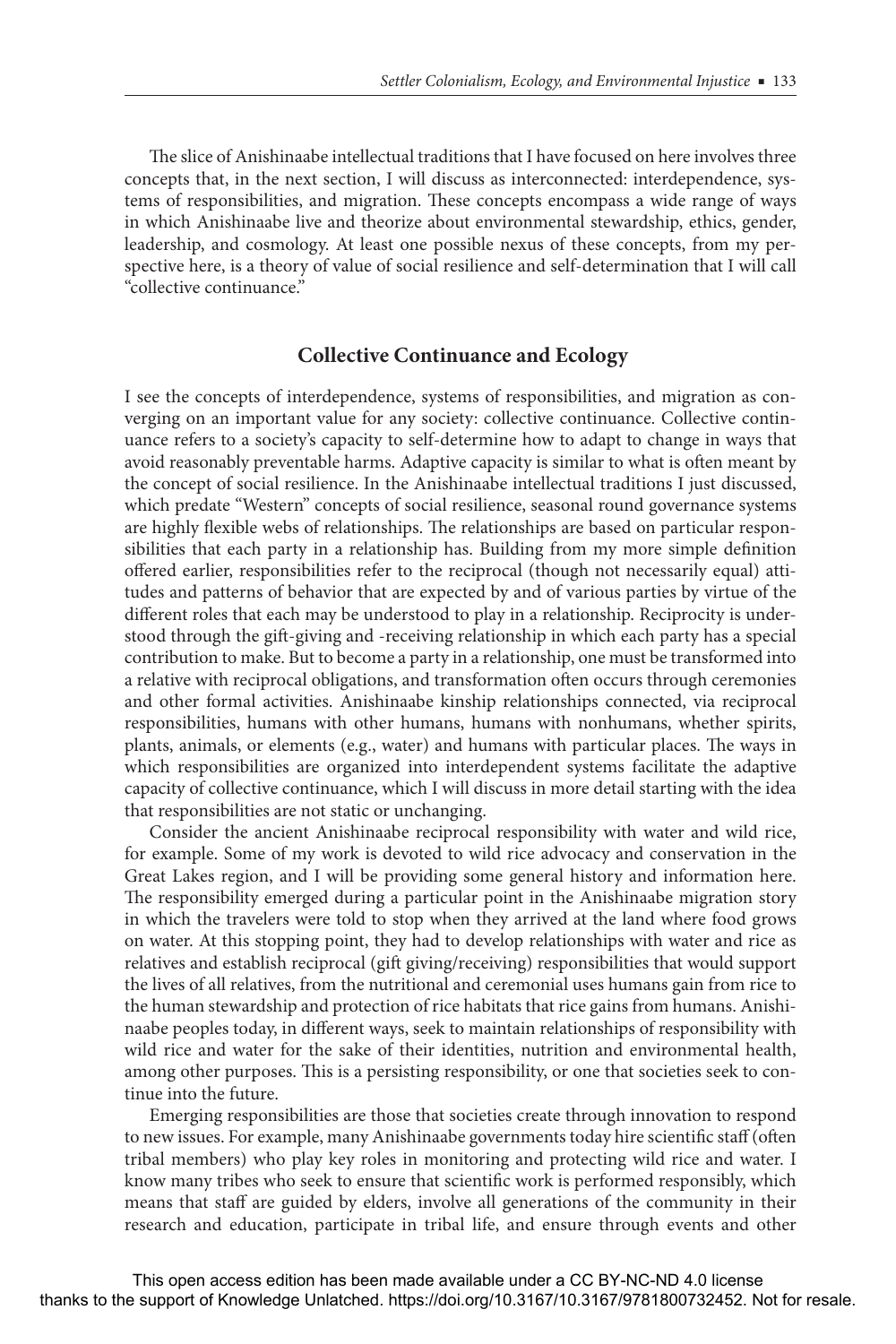opportunities that they are held accountable by the community. I often interpret such situations as transformations of tribal scientists into kin who have responsibilities to wild rice, water, and the community. Emerging responsibilities, like with wild rice so long ago, may become persisting responsibilities one day.

Philosophically, a key question is what makes systems of responsibilities capable of high degrees of adjustability through the interplay of maintaining critical persisting responsibilities and creating emerging responsibilities that best respond to change. I will claim here that one possible reason has to do with the ways in which responsibilities are organized to foster interdependence. Consider, again, responsibilities pertaining to wild rice and water. Particular people are vested by their communities with leadership to take care of rice and water. Often, women and members of particular clans are vested with this responsibility (Andow et al. 2009; Child 2012). Rice-harvesting camps, which involve interactions with water, are opportunities for different families and people to reaffirm bonds and share knowledge.

Various communities and families have special relationships to particular ricing areas and have developed diplomatic protocols for coordinating but not having to divulge secrets with other groups. Historically, from what I have heard, Anishinaabe people had protocols with other groups, such as Dakotas, who riced too, having their own sacred traditions. Wild rice and water, both their nutritional and spiritual place in Anishinaabe societies, are so integral to identity that some people, such as Frances Van Zile, say they would cease being Anishinaabe in their absence (quoted in GLIFWC 1995, regarding wild rice).

In the example of wild rice, the significance I want to highlight involves not just what types of relationships are or were prevalent. The types of relationships being described are reciprocal responsibilities (as opposed to rights, duties, contracts etc.). I want to focus on the qualities of the responsibilities that have developed over time, which foster interdependence. These qualities, including consent, diplomacy, trust, and redundancy, facilitate interdependence in ways that make it possible for the types of relationships to actually have the capacities to achieve social outcomes, including freedom, sustainability, cultural integrity, economic vitality, and so on. Trust refers to a quality of relationships among people in the community in which each party or relative, human and nonhuman, takes to heart the best interests of the other party or relative. People trust one another when they feel confident and at ease that the trustor takes the trustee's best interest to heart. Women's leadership involved thorough vetting processes that ensured that those responsible for rice were qualified and ceremonies served to reaffirm people's motivation publically to hold certain responsibilities. These processes and ceremonies also re-affirmed another quality, consent, which refers to people's capacity to approve or veto the actions of others that may affect them. That people passed vetting processes or engaged in ceremonies affirmed that people consented to their exercising certain responsibilities.

Redundancy is a quality that refers to states of affairs of having multiple options for adaptation when changes occur and for being able to guarantee sufficient opportunities for education and mentorship for community members. For example, in the case of wild rice harvesting, a society with high redundancy is one that can harvest from multiple ricing lakes in the event that some lakes stop producing rice for some period of time, whether naturally or through destruction or occupation by settlers. Redundancy also includes the distribution of wild ricing expertise across both numerous delegated leaders and all members of society who have to have sufficient skills and caretaking expertise to conserve wild rice. So, if a major delegated leader in wild rice walks on, there are many more people who can maintain the tradition. Redundancy is similar to buffering in resilience or systems theory.

Diplomacy is the quality of being able to engage in productive relationships with others without being forced to disclose matters that are sacred or that make one unacceptably vulnerable (and hence exploitable, especially by a more powerful party). Diplomacy occurs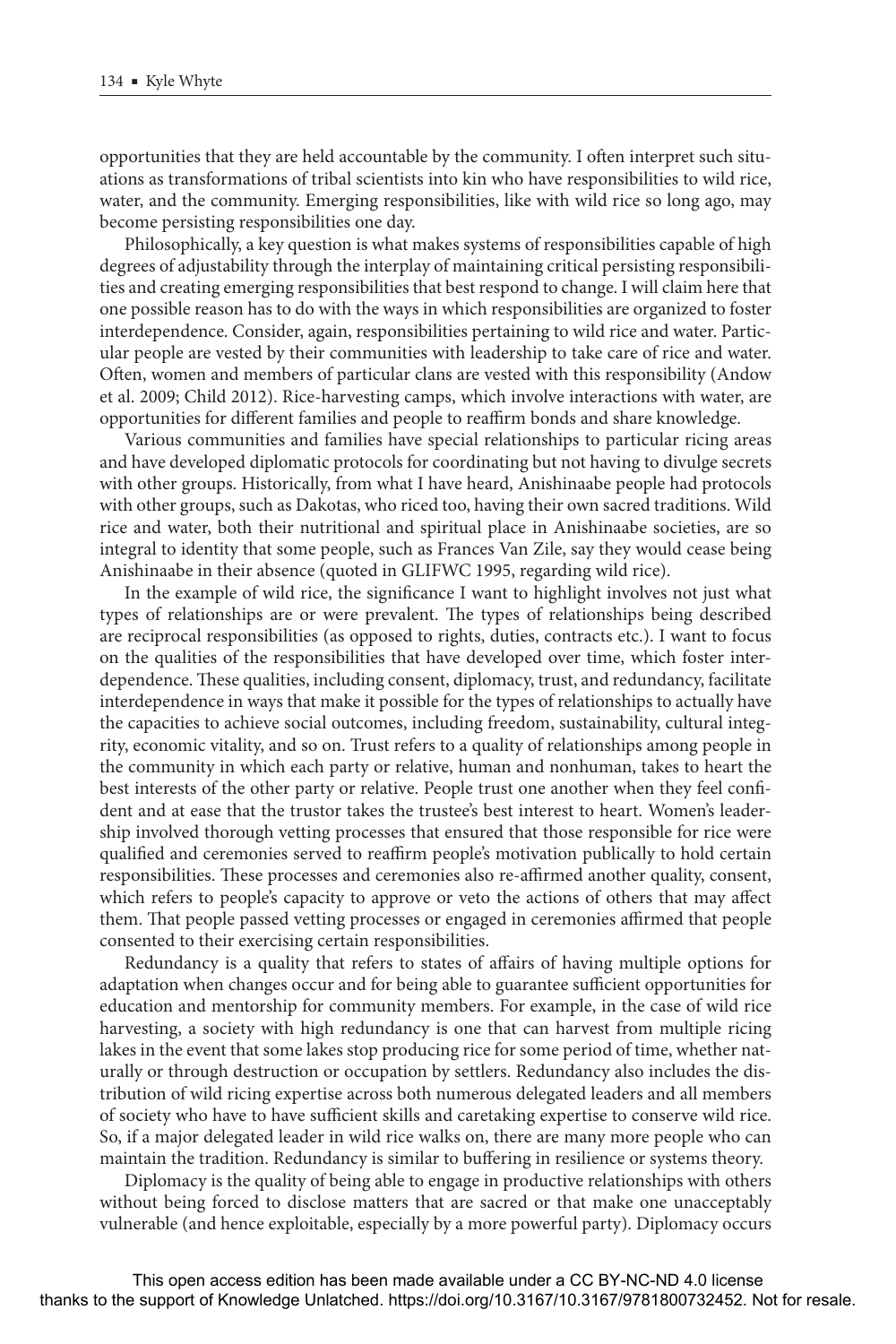internally within communities, such as allowing members of certain genders to meet independently to discuss key matters. Externally, there are also political protocols for sharing ricing regions without violating each community's (often secretive) sacred and economic relationships to rice. While diplomacy can be understood, in one respect, as the withholding of knowledge and information, it is, more importantly, true that relationships in which secrets are respected are ones in which the parties or kin to those relationships are more comfortable working together and expanding their work together. If each kin is confident in the safety of whatever it is that they do not want to disclose, then they can move forward together knowing that their consent to share what they are comfortable with is protected.

For Anishinaabe and many other Indigenous peoples, I would argue that people would say too that these qualities emanate, in different ways, from the nonhumans—though that discussion is for another piece of writing, given the complexity around what it means for nonhuman beings or systems to be in consensual, trustworthy, diplomatic, and redundant relationships with humans. I would argue that these qualities of relationships can see societies through some of the toughest of times, which means they support self-determined adaptive capacity that avoids reasonably preventable harms—that is, they support collective continuance.

High levels of trust in leadership, traditions of consent, and access to large areas of land facilitate adaptation to major environmental shocks. Within a society, these qualities, even in the face of less disruptive changes, create more freedom and a sense of attachment. One's having a sense of trust and consent gives someone the confidence to express how and who they are. Anishinaabe intellectual traditions can suggest aspirations toward very meritocratic societies, in which someone's having a leadership role has to do with how they have been vetted and proved themselves in action, not simply something tied alone to privileges associated with gender or heredity. A society with a high degree of what I call collective continuance is one that has many qualities of relationships like the ones I described. For me, these qualities are key elements of interdependence, yet it is an interdependence capable of transformation and change through facilitating persisting and emerging responsibilities. When these qualities decline in number and in practice, then society has less social resilience.

Patriarchy, a foundational aspect of US settler colonialism, is a system of relationships with few qualities of relationships. Patriarchal relationships involve low levels of societywide trust and consent. They also involve low levels of diplomacy within society given their disrespect for privacy and consensual intimacy. Redundancy is also lowered if only men are responsible for knowing certain environments, which lessens the knowledge base and transferability of knowledge and skills within a society. It also reduces meritocracy as talented persons of diverse and nonbinary genders are denied opportunities to excel at their talents and gifts.

Forced relocation, another aspect of settler colonialism, whether through imposing reservations on Indigenous peoples or complete removal, threaten redundancy. Reservations, for example, furnish less access to places for harvesting and ceremonial practices. Boarding schools and policies, such as relocation, that divide and separate Indigenous communities destroy the basis for maintaining languages and cultural practices that are also tied to maintaining other qualities such as trust and consent. One reason I often hear for why many Potawatomi people want to restore intergenerational fluency in our language is that our own linguistic expressions have elements that are more trustworthy as means of communication than English.

The qualities of relationships and responsibilities that make up collective continuance are the bonds that create interdependency between human institutions (e.g., lodges, ceremonies, offices) and ecosystems (e.g., habitats, watersheds). In this way, I am describing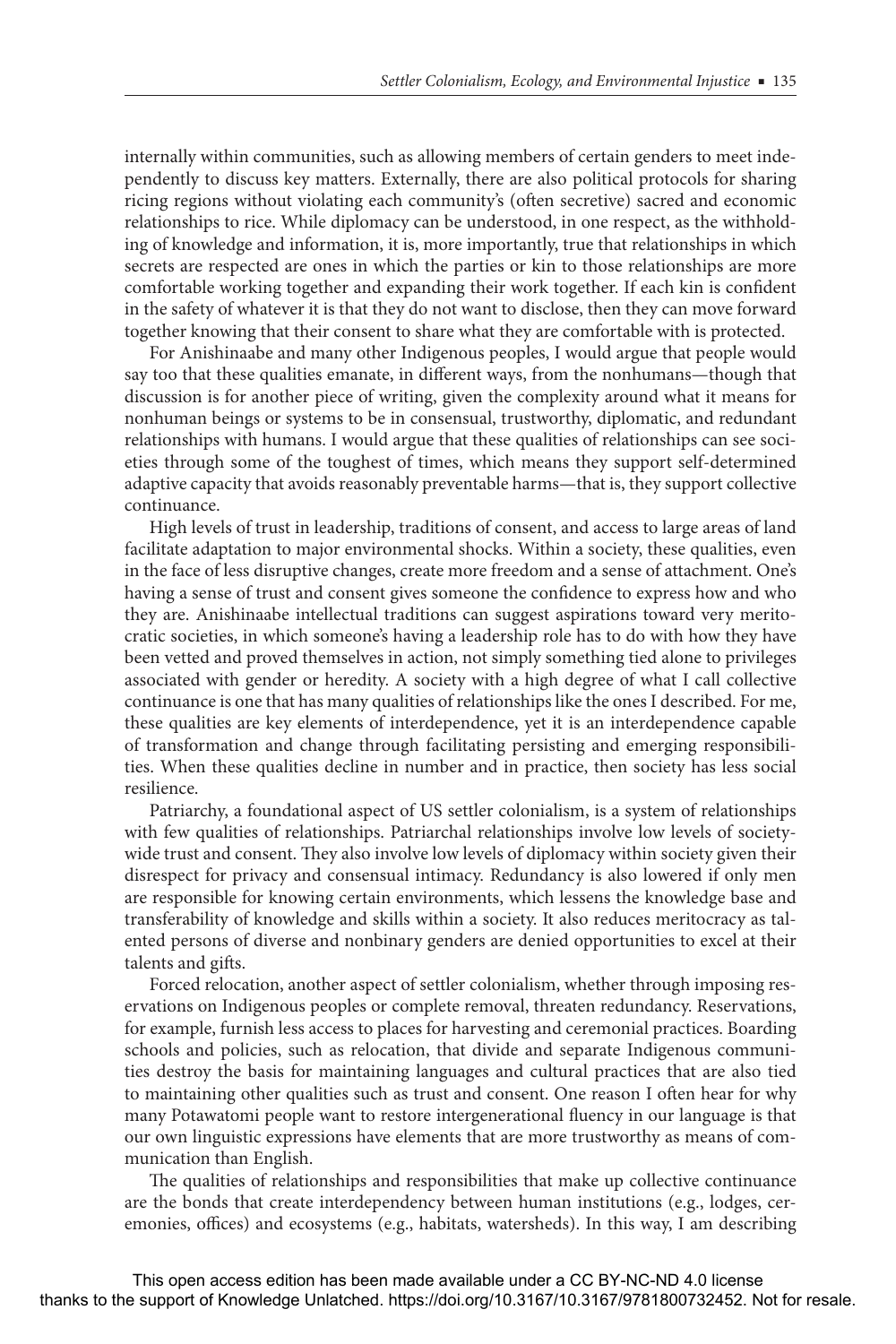an ecology, that is, an ecological system, of interacting humans, nonhuman beings (animals, plants, etc.) and entities (spiritual, inanimate, etc.), and landscapes (climate regions, boreal zones, etc.) that are conceptualized and operate purposefully to facilitate a collective's (such as an Indigenous people) adaptation to changes. Ecologies here are understood in terms of their makeup of qualities of relationships. As in most understandings of ecology and agroecology today, the term "ecology" is not denoting systems or capacities always seeking to bounce back toward some equilibrium. Rather, it is much more about "transmotion," constant migration and the interplay between persisting and emerging relationships (Whyte 2015).

At the same time, newer challenges that fall outside that range, including global environmental change and the intervention of other societies (e.g., settler colonialism), may interfere with, perturb, or degrade the ability of certain qualities to provide valued aspects of a collective's quality of life, such as cultural integrity, freedom, food security, public health, and so on. While the term "ecologies" may strike some as strange, I use it to suggest not only ecosystems but also the calculated stewardship of them (hence the –logy). One way to understand the adaptive capacity of ecologies is through how well certain ecologies facilitate the interplay between persisting and emerging responsibilities (Whyte 2015).

Collective continuance then can be described as ecology. As a value, collective continuance can be used to understand many complexities today, such as a people's capacity to respond to environmental threats by engendering a sense of responsibility in its members that is intrinsically valuable to their identity. While I tend to write about collective continuance in terms of *a* society's collective continuance, the fact is that few people belong to *a single* society. But collective continuance is actually not based on a strict notion of belongingness. If I zoom to the level of a particular person's identity, they may belong, in different ways, to multiple societies, similar to the migratory concepts I described earlier. Each society has its own relationships of reciprocal responsibilities or lack thereof. Someone's capacity for self-determination and well-being is in part related to whether they are in relationships with qualities such as those I have enumerated. These qualities of relationships, whether particular to a society or overlapping across societies, have everything do with that persons' capacity to adapt to changes in ways that maintain as much well-being and self-determination as is feasible depending on the times they live in and forces they are encountering.

# **The Ecology of Settler Colonial Domination**

The concept of collective continuance can explain some of the reasons why settler colonial domination is ecological violence and environmental injustice. I am now using "ecology" in the sense defined earlier in relation to collective continuance. Recently, settler colonialism has been articulated as a theory of domination and a field that is associated with non-Indigenous scholars (Veracini 2010). However, as my earlier quote of Awbanawben shows, the very same ideas in many respects were in circulation in Indigenous communities in the nineteenth century and probably before. Awbanawben, for example, challenged settlers' deceitful self-effacement of their own causation of the potential "perishing" of Potawatomi people, their "[trampling] of the soil" and their undermining of peoples' rights and relationships to land, which underscores some of the key aspects of settler colonial domination that I will describe in this section. Moreover, a brief review of work in Indigenous intellectual traditions may reveal insights and discussions about settler colonialism from the last several hundred years (Lefevre 2015; Martinez 2011; Warrior 2017). Contemporary academics and writers, including many Indigenous feminists, have long named settler colonialism or used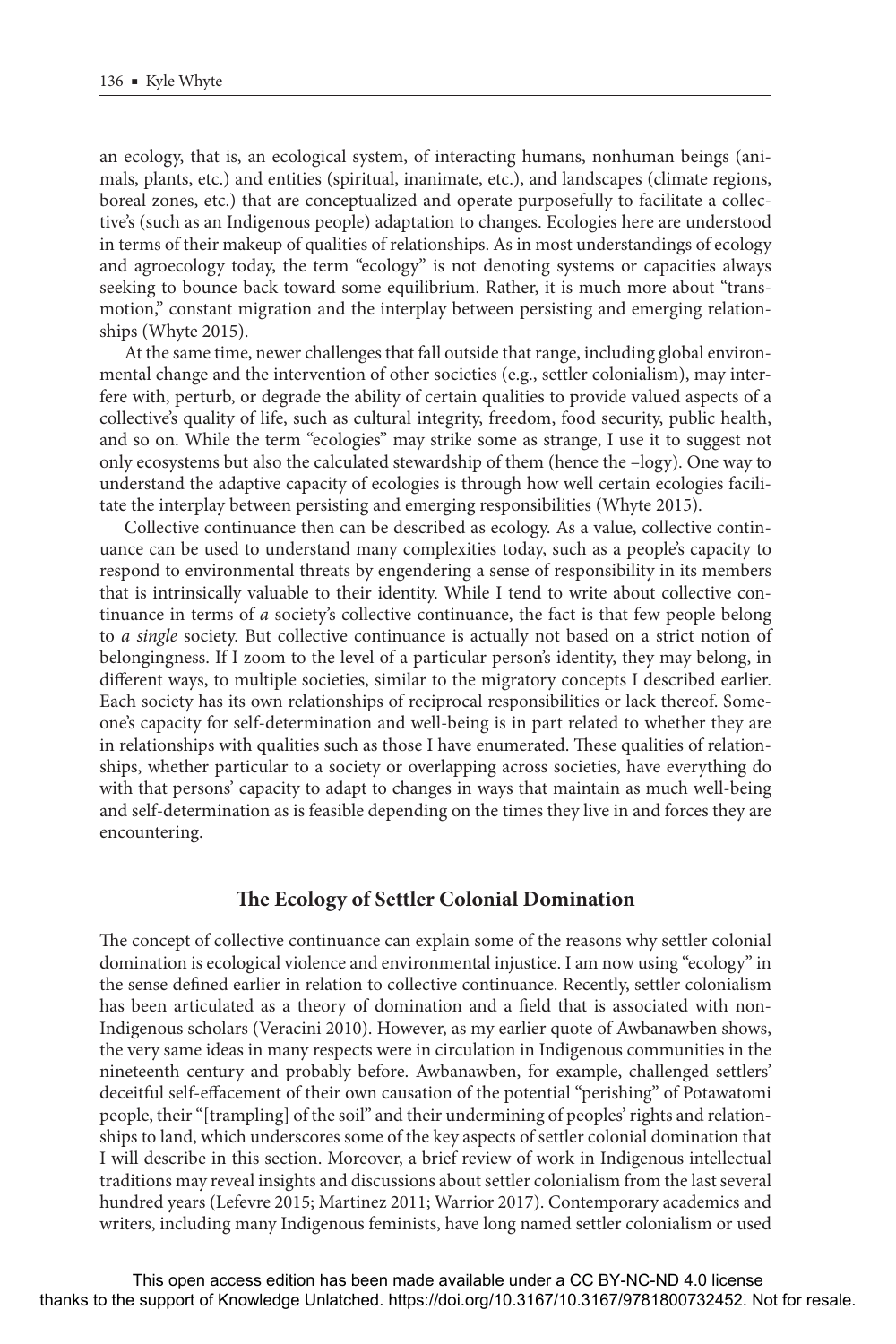other terms referring to the same type of domination (Calhoun et al. 2007; Lefevre 2015; Maracle 2015; Speed 2017).

In my understanding, settler colonialism refers to complex social processes in which at least one society seeks to move permanently onto the terrestrial, aquatic, and aerial places lived in by one or more other societies who already derive economic vitality, cultural flourishing, and political self-determination from the relationships they have established with the plants, animals, physical entities, and ecosystems of those places. When the process of settler colonialism takes place or has already occurred in some region, the societies who are moving in or have already done so can be called "settlers," and the societies already living there at the beginning of settlement, "Indigenous peoples."

The settlers' aspirations are to transform Indigenous homelands into settler homelands. Settlers create moralizing narratives about why it is (or was) necessary to destroy other peoples (e.g., military or cultural inferiority), or they take great pains to forget or cover up the inevitable militancy and brutality of settlement. Settlement is deeply harmful and risk-laden for Indigenous peoples because settlers are literally seeking to erase Indigenous economies, cultures, and political organizations for the sake of establishing their own. Settler colonialism, then, is a type of injustice driven by settlers' desire, conscious and tacit, to erase Indigenous peoples and to erase or legitimate settlers' causation of such domination.

Looking closely at processes of settler colonial domination, there is an important ecological dimension—again, where I am using ecology in the sense discussed in the previous section. By seeking to establish their own homelands, settler populations are working to create their own ecologies out of the ecologies of Indigenous peoples, which often requires that settlers bring in additional materials and living beings (e.g., plants, animals) from abroad. Consider US settler colonial domination of Anishinaabewaki. The US rerouted the hydrology to facilitate its own forms of transportation and water use. The US mined, deforested, and industrialized the Great Lakes region. US settlers killed off or decimated many species and intentionally and unintentionally introduced new ones. The draining of wetlands, development of commercial agriculture and recreational areas, and building of massive urban areas and military, chemical, oil, and gas industries transformed the ecologies of Anishinaabewaki into a US settler ecology, including states such as Michigan, Wisconsin, Indiana, and Minnesota.

The US strategically sought to undermine the qualities of relationships that served Anishinaabe collective continuance. Historical accounts show that the US used patriarchy and racism to undermine Indigenous leadership. The US contained seasonal rounds through the creation of reservations, liquidation of land into private property, and illegalization of Indigenous ceremonial practices. In policies such as allotment of private property, Anishinaabe and other Indigenous peoples often sought to manage those properties cooperatively, which the US also worked to prevent.

The US did not regulate forms of pollution, terraforming and hydraulic engineering that specifically alter the ecological dynamics that Indigenous collective continuance is based on. The US pressured Indigenous governments to reengineer themselves as yearlong, voter-elected councils designed to facilitate extractive industries in Indigenous territories. Boarding schools worked to deliberately erase Indigenous languages and cultures, installing heteropatriarchal values and privileging the nuclear family that would ultimately replace, for many attendees, the more open and fluid gender and kinship systems of their heritages and intellectual traditions.

Each of these US settler strategies harms qualities of relationships that are crucial for Anishinaabe and Indigenous collective continuance. Patriarchy and uncontrolled extractive industries undermine consent. Knowledge destruction and corporate tribal government undermine the trustworthiness of knowers in their communities and the trustworthiness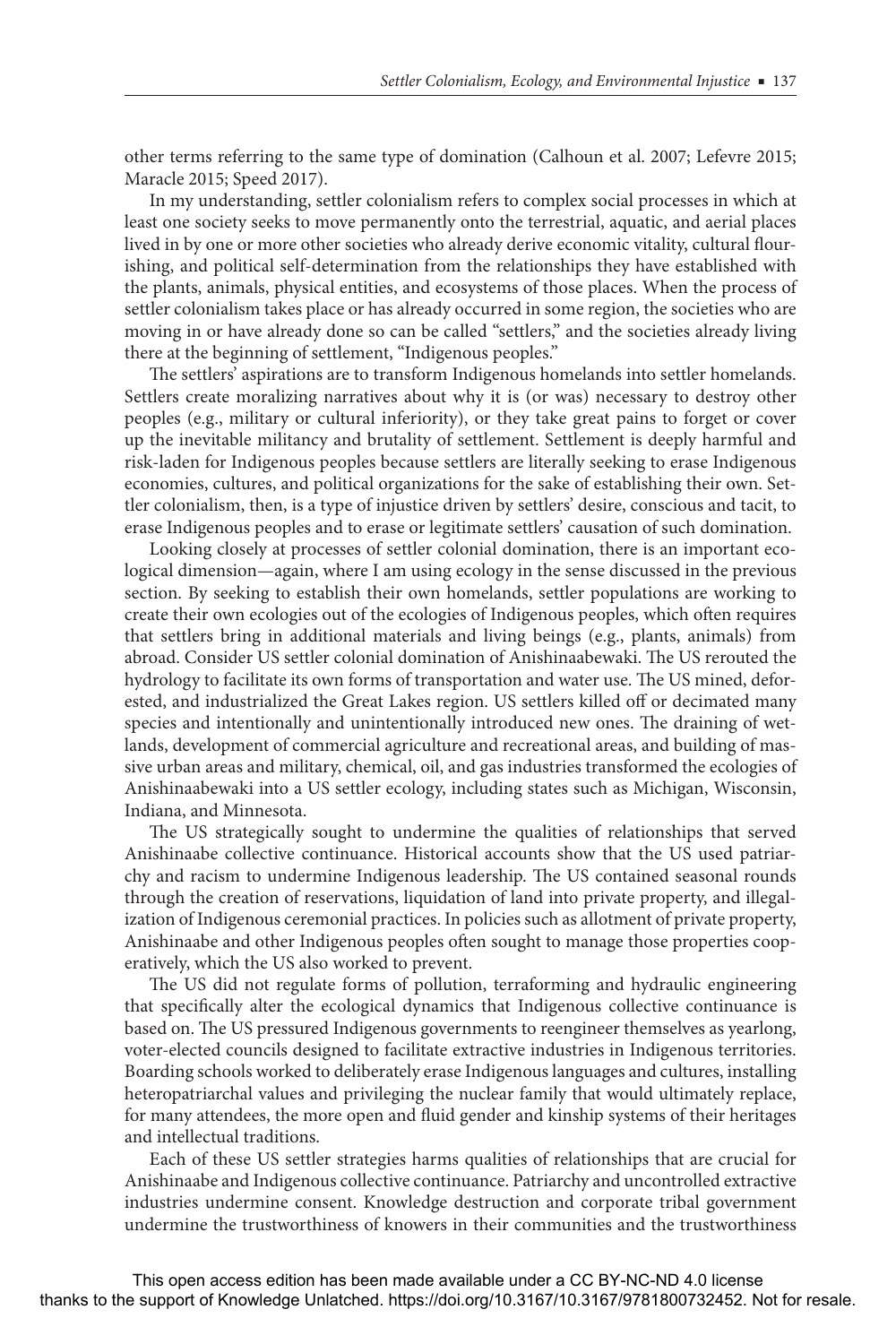of leadership. Indigenous people then had to rely on scientists to protect their safety, but, in numerous cases, scientists did not report what they knew (e.g., the risks of exposure to industrially caused toxicity in fish). Containment and relocation destroy redundancy. At the same time, the actual environmental changes themselves hasten the undermining of qualities of relationships—such as loss of knowledge and Indigenous legal/juridical systems coupled with the loss of landscapes from which those knowledge and legal/juridical systems came from. The harms just described impact negatively Indigenous peoples' persisting responsibilities and threaten Indigenous peoples' capacities to engender emerging responsibilities.

At the same time, the purpose of settler colonialism is for the US to establish its ecology and, hence, social resilience, in Indigenous ecologies or homelands. So the US too, to refer to a complex nation more simply, involves the establishment of its own ecology, at the expense of Indigenous ecologies. There is a deliberate attempt *not* to share ecologies. The US has had little to no interest in what Eve Tuck, Hannah Sultan, and Alison Guess (2014) have referred to as issues regarding "selfsame land," what Simpson (2008) refers to in her interpretation of the Dish with One Spoon treaty, what Witgen (2011) refers to as Anishinaabewaki (as a place of complex/diverse kinship).

As an environmental injustice, settler colonialism is a social process by which at least one society seeks to establish its own collective continuance at the expense of the collective continuance of one or more other societies—just one of its injustice-making features. Historically and today, there are many threats to collective continuance that are accidental and unavoidable, but settler colonial domination is not one of these threats. For Indigenous peoples under settler colonialism, wrongful domination is locatable at the intersection of settler intent to undermine Indigenous collective continuance (and hence Indigenous ecologies) through disrupting the qualities of relationships that are constitutive of collective continuance and that facilitate social resilience or adaptive capacity. Settler colonial domination undermines social resilience.

US settler colonialism, in terms of collective continuance, is a complex process because settlement inscribes the settler ecology. First, US settler ecology involves philosophies and practices associated with Europe, emerging US settler culture, and other parts of the world that are carved into Indigenous ecologies. D. Ezra Miller refers to what I am calling a carving process as the development and maintenance of "settlerscapes" (Miller 2016). Second, US settler ecologies involve erasures of the qualities of relationships that matter to Indigenous peoples. While US settler ecologies have attempted to establish qualities of relationships themselves, they have had trouble promoting qualities of consent and trust. While they did establish redundancy in a certain sense by taking over so much land and so many "resources," without other qualities of relationships, they have created a notoriously unsustainable society.

Both the byproducts and pollution of their economies are stored in sinks, such as the climate system or bodies of water, that are being destabilized or degraded, and resources such as coal or oil are going to run out. So to argue that one society pursues its collective continuance at the expense of another society is not to say that the former's collective continuance is somehow superior. The former's collective continuance could be highly anti-adaptive. In fact, what adaptive capacity the US does have is often tethered to wealth generated from exploitation, un-checked "growth," and extraction of nonrenewable resources.

As I see in the US, there is not a particularly high degree of qualities of relationships within the settler colonial system. The US actually tries to establish troubling "persisting" relationships with the environment by creating fictional imaginaries of its political and cultural legitimacy in North America, from the doctrine of discovery to the ideologies of "wilderness". At one point, each of these imaginaries was an "emerging" relationship, which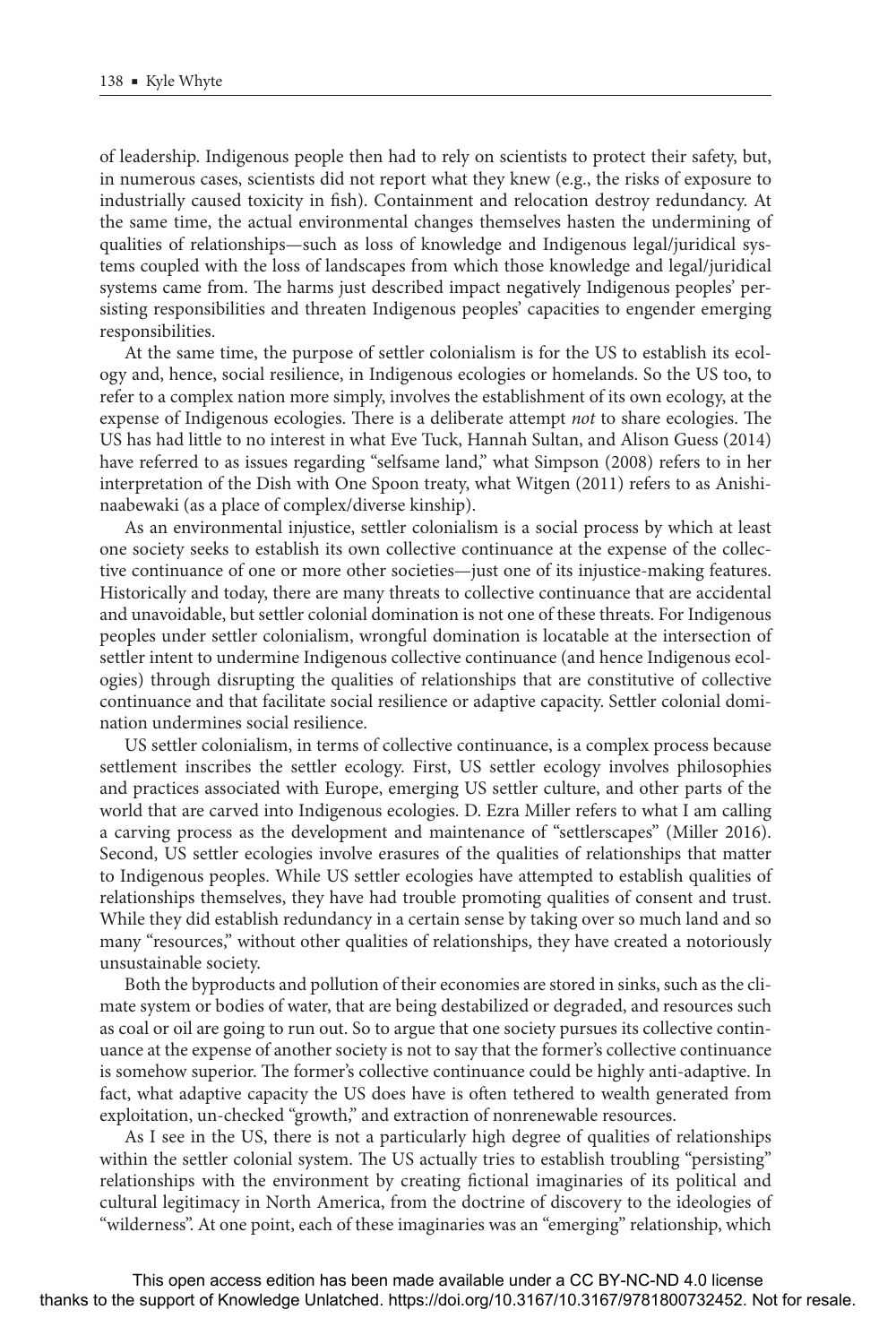people in the US took pains to transform into one they take to be "persisting." It should be noted that the US has rarely sought to create emerging and persisting relationships that are responsibilities, favoring instead the privileging of types of relationships such as rights, contracts (e.g. relating to private property), and consumer/commodity associations. So, while I can use collective continuance as a concept to describe the US, I cannot argue that the US has a high degree of collective continuance.

Third, because of this unsustainability and lack of flexibility of a particular formation of settler colonialism (I can imagine ones that are not), there is the creation of environmental injustices. The environmental problems created through unsustainable settler colonialism burden underprivileged populations. Environmental injustices are committed in at least two senses. In the US, Indigenous peoples, peoples of color, and many more populations who experience oppression live in environments where they experience more pollution and less capacity to have meaningful connections with the nonhuman world (Mohai et al. 2009). Then, perhaps because of a psychological issue that I do not have the space to discuss more here, settler populations suppress the unsustainability of their society, avoiding discussions of the industrial bases of their society. So many members of settler populations are not actually aware of the sources of their energy or consumer lifestyles. Because the spaces where energy is sourced are often populated with Indigenous peoples, people of color, and other groups who experience oppression, settler populations sometimes even deny that environmental injustice is an important issue.

A broad range of Indigenous testimonies and intellectual traditions describe settler colonialism as threatening social resilience. Awbanawben certainly saw the US as seeking to erase its own causation in the degradation of ecological relationships, and then forcing Indigenous peoples to accommodate the US by relocating. In the area of human-caused climate change, Simpson discusses how "Indigenous peoples have always been able to adapt, and we've had a resilience. But the speed of this—our stories and our culture and our oral tradition doesn't keep up, can't keep up. . . . Colonial thought brought us climate change (quoted in Klein 2013). In another case involving threats from extractive industries to Indigenous peoples in the Yukon territory, Norma Kassi, speaking of her Gwich'in community, says: "We cannot, however, simply change our diet. If we were to change suddenly and start eating store-bought foods more, then disease would increase and our rate of death would be higher, because it would be too rapid a change, too much of a shock to our systems" (1996: 80). Grace Dillon describes Indigenous science-fiction imaginations, often ones involving massive ecological degradation, as "survivance stories" that are about "persistence, adaptation, and flourishing in the future" (2016: 9). I read these writers, scholars, and activists as saying that settler colonialism deeply threatens the interplay of persisting and emerging responsibilities that is crucial for social resilience.

Settler colonial domination can be understood as an undermining of Indigenous adaptive capacity or social resilience. A key ecological dimension of such domination is how settler colonial strategies threaten qualities of relationships that constitute Indigenous ecologies or collective continuance. Settler colonial domination does so deliberately and at a pace that is too rapid for any society to be able to reasonably adjust to without compromising its self-determination and without avoiding harms that society would historically not have been susceptible to. What I have just described represents one dimension of how settler colonialism is violence that disrupts human relationships to the environment.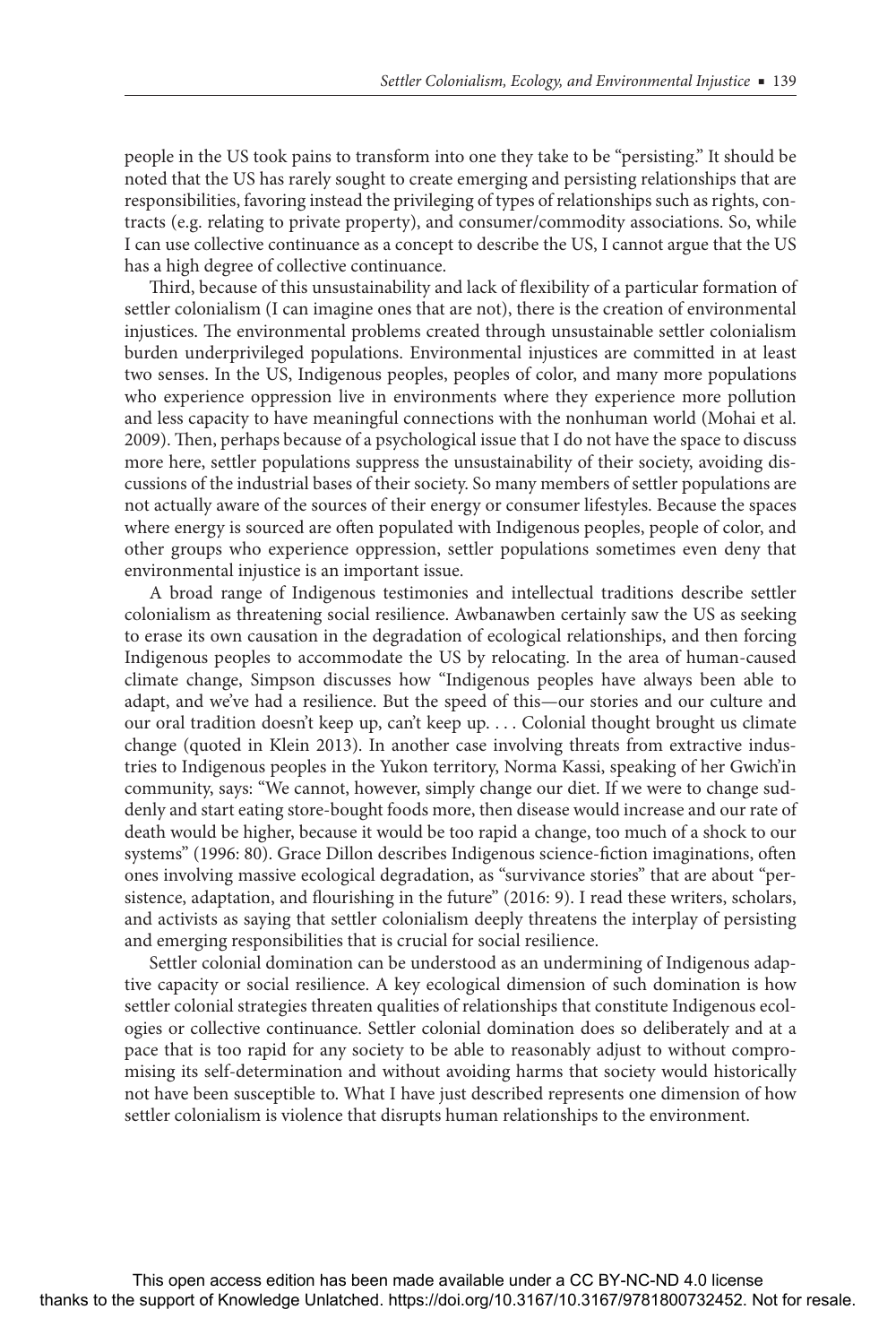### **Environmental Violence and Settler Colonialism**

Settler colonialism, as an ecological form of domination, is environmental violence. In the first paragraph of this article, I feature the voices of people who understand the disruption of relationships between humans and the environment as violent. Interpreting the disruptions ecologically, it is possible to identify some violent patterns of environmental injustice that arise from settler colonialism. While I do not think there is some exhaustive list of patterns of injustice, I do want to discuss at least two and give them labels for the sake of this essay. The first is "vicious sedimentation," which is the pattern of how environmental changes compound over time to reinforce and strengthen settler ignorance against Indigenous peoples. The second is "insidious loops," which is the pattern of how historic settler industries that violated Indigenous peoples when they began are also implicated many years later in further environmental violence, such as climate injustice.

Vicious sedimentation refers to how constant ascriptions of settler ecologies onto Indigenous ecologies fortify settler ignorance against Indigenous peoples over time. In historic accounts of fur traders, clergy, and settlers, they certainly attempted to enclose regions such as Anishinaabewaki into settler concepts of nationhood, savage places, and so on. But in reading those accounts, the colonists nonetheless traveled through these regions and recognized the different Indigenous ecologies operative within those places. Witgen (2011), Sleeper-Smith (2001), Michael McDonnell (2015), and White (1991) provide accounts of European and US attempts to abide by Anishinaabe kinship-based forms of diplomacy. Yet, fast-forward more than two centuries later. People who participate in settler colonial domination are perhaps more likely to have their discriminatory beliefs about Indigenous peoples confirmed by the prevalence of settler ecologies that have forcibly overlaid Indigenous ecologies substantially and dramatically.

The Midwestern US, for example, appears to settlers, depending on where, as endless farming and commercial agriculture, recreational lakeshore, unoccupied parks, vast urban centers, wilderness space, golf courses, quaint towns, military installations, and so on. When settlers even walk onto an Indigenous jurisdiction or nearby a sacred site, there is a good chance that they experience no awareness of any difference from their own lives. From the soils and hydrology to the flora and fauna, all they can see are settler ways of life. Even references to "Native American inhabitation" in parks and tourist sites are often written by non-Indigenous persons and do not reflect the lives of the descendants of those "inhabitants" today. The lack of visibility of wild rice beds and the Indigenous communities who monitor and protect them, when settlers drive along highways, go on hikes, mine, or grow foods, among other activities, further solidifies the presumption that Indigenous peoples are absent. Urban gentrification in Midwestern cities erases any traces of Indigenous origins of the area. Gentrification processes often commodify highly selective memories and legacies of other groups, often people of color, who lived there before the most recent gentrification process.

Mishuana Goeman develops the concept of "settler grammars of place" to describe "repetitive practices of everyday life that give settler place meaning and structure" (2014: 237). Yet sedimentation and repetitiveness do not mean that there are no Indigenous ecologies living and operative in the world. Goeman's work is importantly about "constant mobility" (239) too. Goeman shows how Indigenous peoples develop and renew qualities of relationships among humans and nonhumans in environments that settlers would think bear no traces of Indigenous ecologies—such as the city of Los Angeles:

Often, it was necessary for women to practice gendered relations outside the cultural forms learned from their mothers, aunties and grandmothers. These practices of relating to each other were not 'outdated' in the city, but instead the elements of these prac-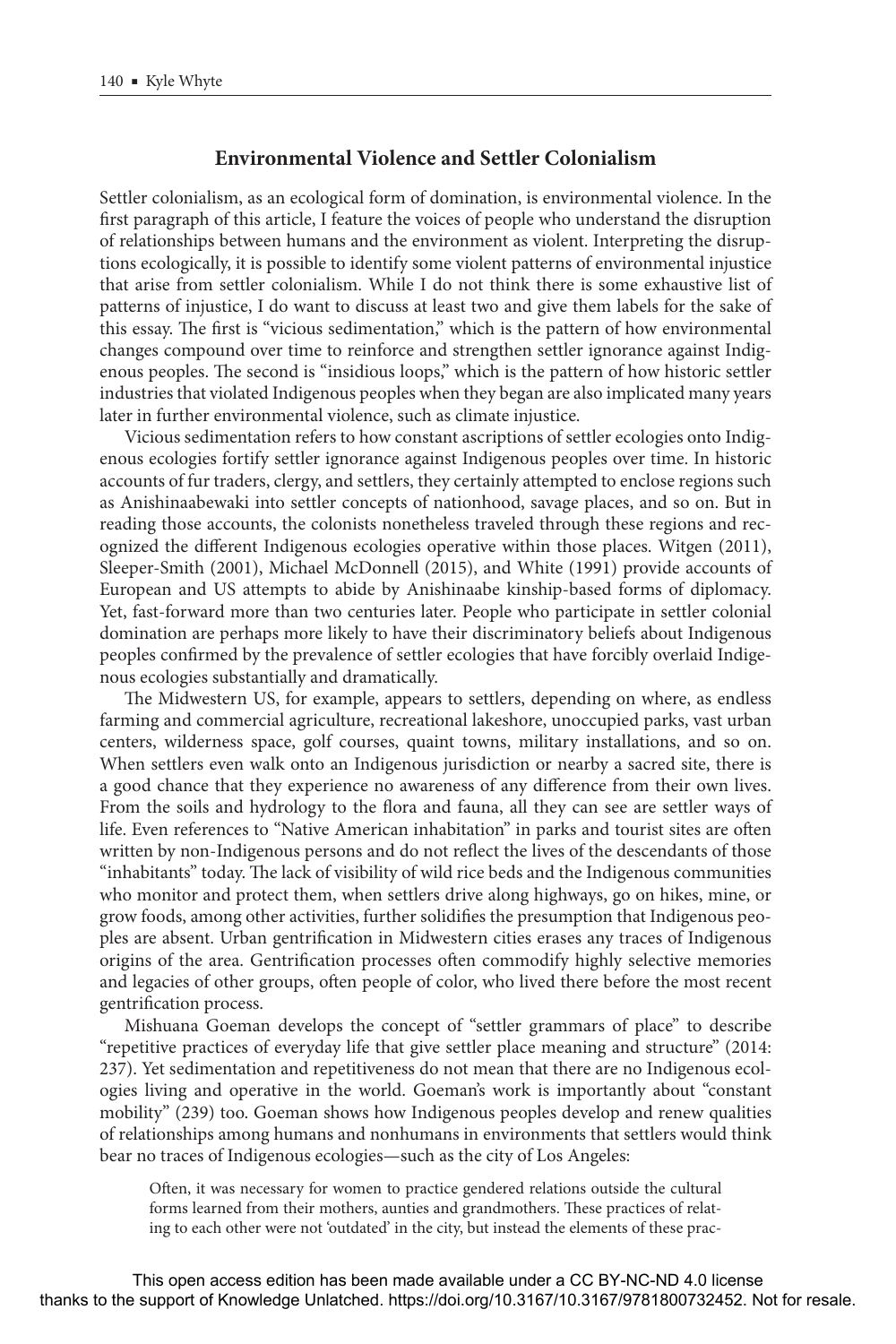tices that persisted were and continue to be vital to Native navigations in urban centers. In many ways, the lack of the dominant culture's understanding of Native peoples' capacity to reach out to others beyond their specific Tribal Nation was a major flaw in the goals of Relocation policy. In fact, the propensity for sharing where one is from and learning to live with each other comes from thousands of years of experience living on this continent together—it is as instinctive as breathing. (2009: 175)

At one level, then, sedimentation renders settler populations unwilling to accept Indigenous peoples as adaptive people with long *and* continuing histories in North America. In the strands of Anishinaabe intellectual traditions I drew from earlier, many of the scholars have pointed to settlers' unwillingness to recognize Anishinaabe migration, seeking to fix particular groups of people into nations or other formations that have immovable territorial boundaries. Reading Goeman suggests a different approach. For example, if migration, as social resilience, flourishes through qualities of relationships, then the qualities of relationships are constantly manifesting in different ways, through persisting and emerging responsibilities. Qualities like trust, consent, diplomacy, and redundancy can guide efforts to achieve safety, justice, and wellness under hostile conditions.

The sedimentation is vicious because it significantly damages settlers' inclinations for consensual decision-making with Indigenous peoples. Consider how strictly bounded reservations erase the larger territories that are significant to Indigenous peoples. In the Dakota Access Pipeline issue, pipeline proponents claim that "The Dakota Access Pipeline does not cross land owned by the Standing Rock Sioux" (DAPL Facts 2018). North Dakota State congressperson Kevin Cramer (2016) claims that "The pipeline does not cross any land owned by the Standing Rock Sioux. The land under discussion belongs to private owners and the federal government. To suggest that the Standing Rock tribe has the legal ability to block the pipeline is to turn America's property rights upside down." These claims, of course, efface the long histories of non-consensual land dispossession along the pipeline's route and the efforts of the Oceti Sakowin over many years to maintain collective self-determination against multiple threats generated by the US. Sedimented dispossession then makes it seem to settlers that the pipeline today does not require Indigenous consent since it is off reservation.

At the same time, vicious sedimentation explains why certain allies are unable to advocate effectively for Indigenous peoples. Some allies of the tribe also mistakenly reduced the issue to that of the immediate threat to water and cultural heritage of a single pipeline. So these allies' advocacy does not engage the longer and larger issues pertaining to mechanisms of colonial power that engendered and maintain land dispossession and the denial of self-determination. Bonita Lawrence and Enakshi Dua (2005) and Tuck and Yang (2012) have written about innocence, in which privileged persons feel that their daily actions and aspirations for justice are not implicated in settler colonial domination. Hence, these persons get to feel good about advocating for Indigenous peoples without having to take on the hard work of doing anything that will change the underlying land-based structures of domination that secure Indigenous disempowerment. These underlying land-based structures are what made it possible in the first place for the Dakota Access Pipeline—including the process of its construction—to even be something that some people would envision as good.

Innocence also pertains to allies who are disappointed when they find out that Indigenous peoples in various cases do not "live off the land" as their ancestors may have done or are Christian. In the absence of any capacity to recognize living Indigenous ecologies or the realities of settler-caused ecological destruction, they work with whatever information they have gleaned from the biased sources they have access to. These sources do not discuss Indigenous peoples beyond rather static portrayals that are demographically unfounded. In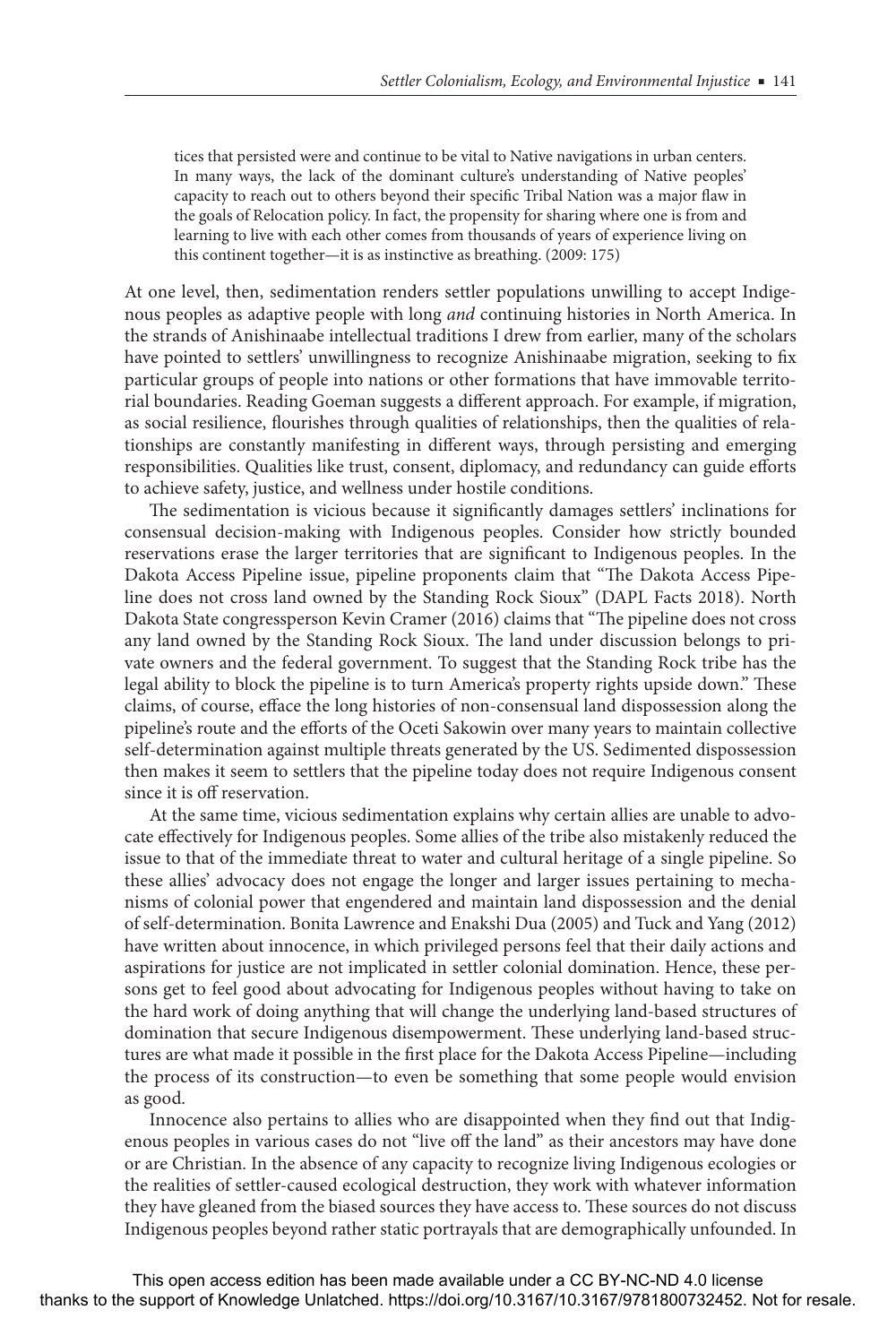psychology, this is often called the representative heuristic (Kahneman et al. 1982). Vicious sedimentation drives the process of limiting representativeness and creates conditions for ignorant people to become frustrated when it turns out that an Indigenous community is struggling for aspirations that are complex and dynamic and that seek to confront the realities of ecological destruction.

Insidious loops refer to the complex feedback from ecological systems that is particularly harmful for Indigenous peoples. Consider climate justice. The destabilization of the climate system, or human-caused (anthropogenic) climate change, produces ecological conditions that disrupt human societies, through impacts such as rising sea levels, more severe droughts, warming freshwater, and faster melting glaciers. It is certainly true that "all humanity" faces climate risk. Yet a scan of scientific reports from the US Global Change Research Program and the Intergovernmental Panel on Climate Change shows that Indigenous peoples are among the populations whose well-being is threatened the most.

One of the most notable cases involves those Indigenous peoples who are among the first groups to make decisions about whether and how to relocate because of sea level rise in the Arctic, the Gulf of Mexico, and other places. Moreover, disproportionate Indigenous suffering is produced by changing environmental conditions—and once again—the machinations of US settler colonialism. Many relocating tribes, for example, are vulnerable precisely because they were forced to live permanently on tiny areas of land with limited adaptive options. The shrinking of their lands occurred before today's climate change ordeal through US military expansion, settler oil and gas companies pipelines, public water control infrastructure and flood control measures, and the development of industrial agriculture, among other factors (Maldonado et al. 2013). The climatic vulnerability of these tribes today is the looping effect of US strategies to undermine Indigenous qualities of responsibilities through land dispossession/shrinkage and the pollution/emissions of many industrial activities whose operations are/were secured through colonial land dispossession/shrinkage.

The looping effects of undermining qualities of responsibilities, such as consent or trust, are evident in how climate change also opens up more Indigenous territories, such as in the Arctic, to pressure from colonial exploitation, as thawing snow and ice create access to resources, such as oil and other hydrocarbons, that were previously hard to access. This climate-related development, as well as booms in extractive industries due to other causes, increases detrimental effects already experienced with past extractive industries. The workers camps, or "man camps," created to support drilling and mining, intensify sexual and gender violence through increases in the trafficking of Indigenous women and children (Deer and Nagle 2017; Sweet 2014a, 2014b). Sarah Deer and Mary Kathryn Nagle describe how "the trafficking of Native women and children is not a new phenomenon. . . . Sexual exploitation of Native women and children, dating back to the times of the Spanish Conquistadors, often times accompanies the colonial conquest of tribal lands." Yet "the Bakken oil boom has created a renewed sense of urgency in areas that have recently experienced a rapid increase in oil extraction" (2017: 36). Victoria Sweet (2014b) describes how workers in extractive industries often have "no community accountability," which presents major problems for Indigenous women and children when workers' presence increases in a region. Climate change, then, is part of a looping process that, in conjunction with ongoing colonialism, engenders violence and environmental injustice against Indigenous peoples.

Vicious sedimentation and insidious loops are patterns of environmental injustice that are characteristic of settler colonial domination when considering the ecological dimension of settlement. At the surface level, environmental violence manifests as the imposition of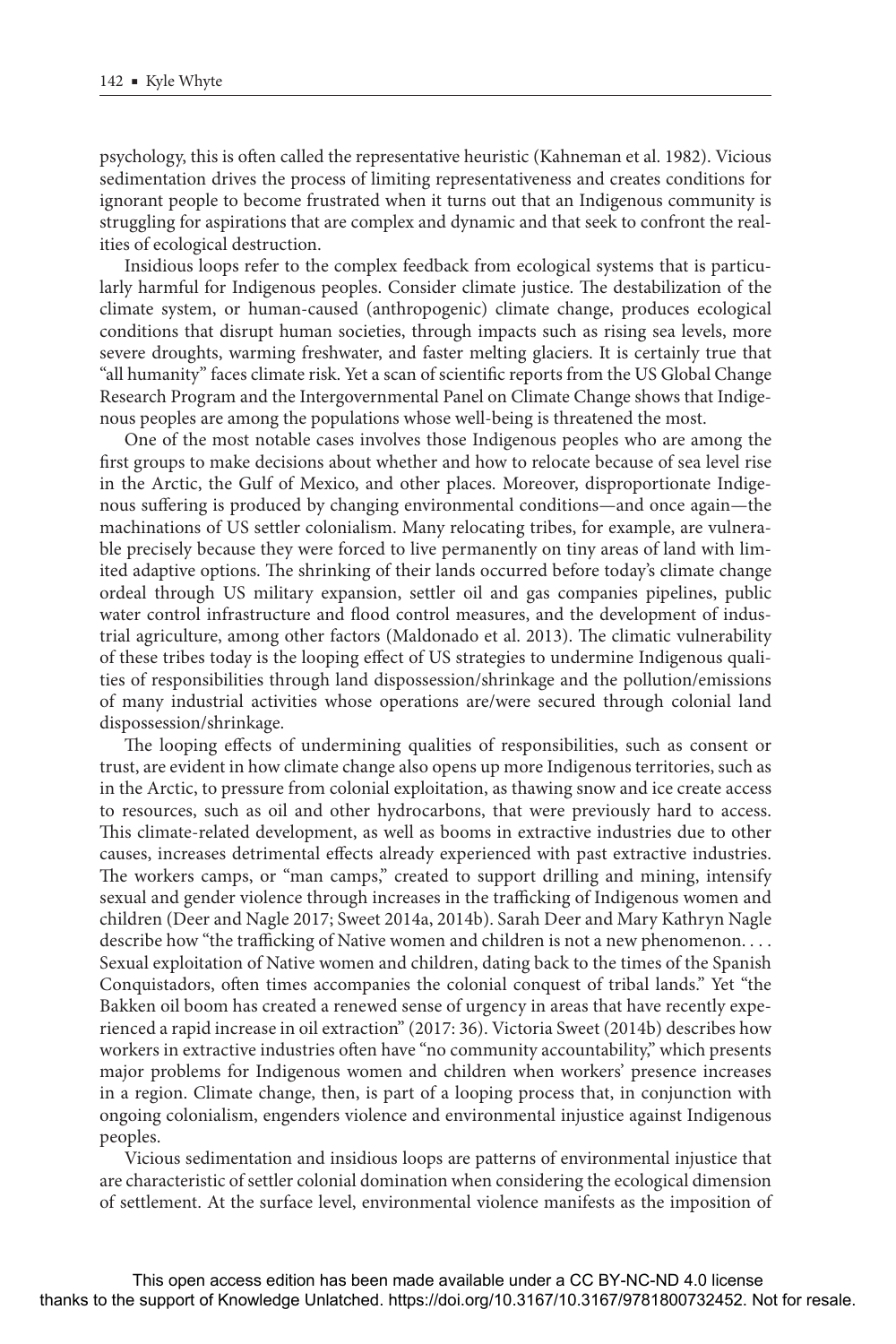environmental destruction and pollution. At another level, it is possible to look at environmental violence as undermining the qualities of relationships that are constitutive of any society's social resilience or collective continuance. Hence, settler sedimentation (i.e., "settlerscapes," "settler grammars of place"), settler "innocence," and gender and sexual violence are ecological issues. But I do not mean so in the sense that they are subsumable under some conception of the environment. Nor do I mean that the examples I gave of vicious sedimentation and insidious loops are ecological simply because they somehow implicate the environment. Rather, I am relating violence to ecology to highlight the ways they are very much related to systems concepts such as resilience, adaptive capacity, and sustainability—what I have described through centering concepts of collective continuance and Indigenous ecologies. For, using these ecological concepts, problems like the Dakota Access Pipeline and the trafficking of Indigenous women and children are violations of trust, consent, diplomacy, and redundancy (redundancy, given these problems' connections to land dispossession).

In this article, the approach to settler colonial domination has implications for current projects of reconciliation and the establishment of justice for Indigenous peoples. Honoring qualities of relationships requires, as a matter of Indigenous collective continuance, that settler nations relate to Indigenous peoples in ways that secure needed lands (for the sake of protecting redundancy) and changing policies that undermine trust, diplomacy, and consent. While I do not have the space for elaborating actions that establish justice, I am nonetheless noting here what the implications of this theoretical outline are for unambiguous requirements on settler states for establishing justice.

At the same time, theories of collective continuance have moral implications for Indigenous communities themselves. For myself and many I know, we live among a host of projects to revitalize Indigenous sovereignty and traditions. Yet, within our communities, many of us have experienced oppressive forms of self-determination and revitalization, where our own people seek to bring back types of relationships without attending to qualities of relationships. Examples include aspirations to Indigenous sovereignty that do not attempt to restore genuine consent or trust and practices of cultural revitalization that are dominated by patriarchy. Examples like these ignore the moral significance of qualities of relationships in the operation of emerging responsibilities (e.g., US-recognized forms of sovereignty) or persisting responsibilities (e.g., language maintenance). Collective continuance, as a value, can be used to assess both settler and Indigenous attempts to foster conditions of justice. The outline of the theory offered here seeks then to be compatible with important recent work in Indigenous studies that supports much stronger connections between Indigenous peoples and ecosystems than are found in settler laws and policies and settler approaches to reconciliation.

n **KYLE WHYTE** is the Timnick Chair in the Humanities and Associate Professor of Philosophy and Community Sustainability at Michigan State University. His research covers areas including Indigenous climate and environmental justice, the ethics of intercultural knowledge exchange, and Indigenous philosophies of food sovereignty and environmental futures. He is an enrolled member of the Citizen Potawatomi Nation. Email: kwhyte@msu.edu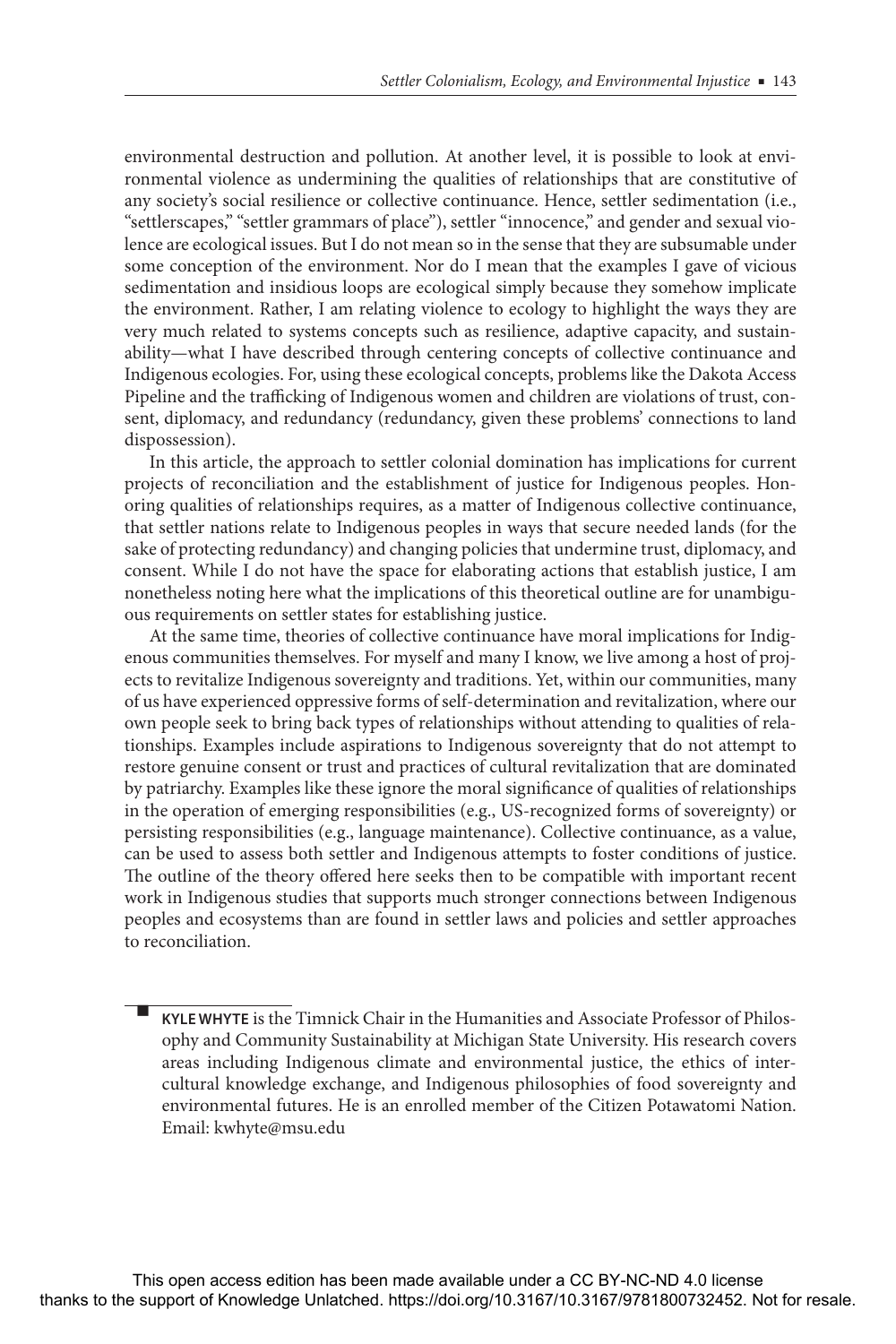#### n **REFERENCES**

- Andow, David, Theresa Bauer, Mark Belcourt, Paul Bloom, Brenda Child, Jill Doerfler, Amber Eule-Nashoba, et al. 2009. "Preserving the Integrity of Manoomin in Minnesota." Wild Rice White Paper prepared for "People Protecting Manoomin: Manoomin Protecting People—A Symposium Bridging Opposing Worldviews," White Earth Indian Reservation, 25–27 August.
- Andrews, Jennifer Courtney Elizabeth, and Kimberly M. Blaeser. 2007. "Living History: A Conversation with Kimberly Blaeser." *Studies in American Indian Literatures* 19 (2): 1–21. https://doi.org/ 10.1353/ail.2007.0015.
- Bacon, J. M. 2018. "Settler Colonialism as Eco-Social Structure and the Production of Colonial Ecological Violence." *Environmental Sociology.* Published online 28 May: 1–11. https://doi.org/ 10.1080/23251042.2018.1474725.
- Bang, Megan, and Douglas Medin. 2010. "Cultural Processes in Science Education: Supporting the Navigation of Multiple Epistemologies." *Science Education* 94 (6): 1008–1026. https://doi.org/ 10.1002/sce.20392.
- Bohaker, Heidi. 2006. "'Nindoodemag': The Significance of Algonquin Kinship Networks in the Eastern Great Lakes Region, 1600–1701." *The William and Mary Quarterly* 63 (1): 23–52.
- Borrows, John. 2002. *Recovering Canada: The Resurgence of Indigenous Law.* Toronto: University of Toronto Press.
- Calhoun, Anne, Mishuana Goeman, and Monica Tsethlikai. 2007. "Achieving Gender Equity for American Indians." In *Handbook for Achieving Gender Equity through Education,* ed. Susan S. Klein, Barbara Richardson, Dolores A. Grayson, Lynn H. Fox, Cheris Kramarae, Diane S. Pollard and Carol Anne Dwyer, 525–551. New York: Routledge.
- Child, Brenda J. 2012. *Holding Our World Together: Ojibwe Women and the Survival of Community.* New York: Penguin.
- Craft, Aimée. 2014. "Living Treaties, Breathing Research." *Canadian Journal of Women and the Law*  26 (1): 1–22.
- Cramer, Kevin. 2016. "What the Dakota Access Pipeline Is Really About." *Wall Street Journal*, 6 December.
- DAPL Facts (Dakota Access Pipeline Facts). 2018. "The Dakota Access Pipeline Does Not Cross Land Ownded by the Standing Rock Sioux." Accessed 19 June. https://daplpipelinefacts.com/ dt\_articles/dakota-access-pipeline-not-cross-land-owned-standing-rock-sioux.
- Darnell, Regna. 1998. "Rethinking the Concepts of Band and Tribe, Community and Nation: An Accordion Model of Nomadic Native American Social Organization." *Algonquian Papers* 29: 92–105.
- Deer, Sarah, and Mary Kathryn Nagle. 2017. "The Rapidly Increasing Extraction of Oil, and Native Women, in North Dakota." *The Federal Lawyer,* April, 35–37.
- Dillon, Grace L. 2016. "Beyond the Grim Dust of What Was." In Nicholson 2016: 9–11.
- Erdrich, Louise. 2006. *Books and Islands in Ojibwe Country.* New York: Harper.
- GLIFWC (Great Lakes Indian Fish and Wildlife Commission). 1995. *Sulfide Mining: The Process and the Price—A Tribal and Ecological Perspective.* Odana, WI: GLIFWC.
- Goeman, Mishuana R. 2009. "Notes toward a Native Feminism's Spatial Practice." *Wicazo Sa Review*  24 (2): 169–187. https://doi.org/10.1353/wic.0.0040.
- Goeman, Mishuana R. 2014. "Disrupting a Settler-Colonial Grammar of Place: The Visual Memoir of Hulleah Tsinhnahjinnie." In *Theorizing Native Studies,* ed. Audra Simpson and Andrea Smith, 235–265. Durham, NC: Duke University Press.
- Johnston, Basil. 1976. *Ojibway Heritage.* New York: Columbia University Press.
- Kahneman, Daniel, Paul Slovic, and Amos Tversky. 1982. *Judgment under Uncertainty: Heuristics and Biases.* Cambridge: Cambridge University Press.
- Kassi, Norma. 1996. "A Legacy of Maldevelopment." In *Defending Mother Earth: Native American Perspectives on Environmental Justice,* ed. Jace Weaver, 72–83. Maryknoll, NY: Orbis Books.
- Kimmerer, Robin. 2010. "The Giveaway."" In *Moral Ground,* ed. Kathleen Dean Moore and Michael P. Nelson, 141–145. San Antonio, TX: Trinity University Press.
- Kimmerer, Robin. 2013. *Braiding Sweetgrass: Indigenous Wisdom, Scientific Knowledge and the Teachings of Plants.* Minneapolis: Milkweed Editions.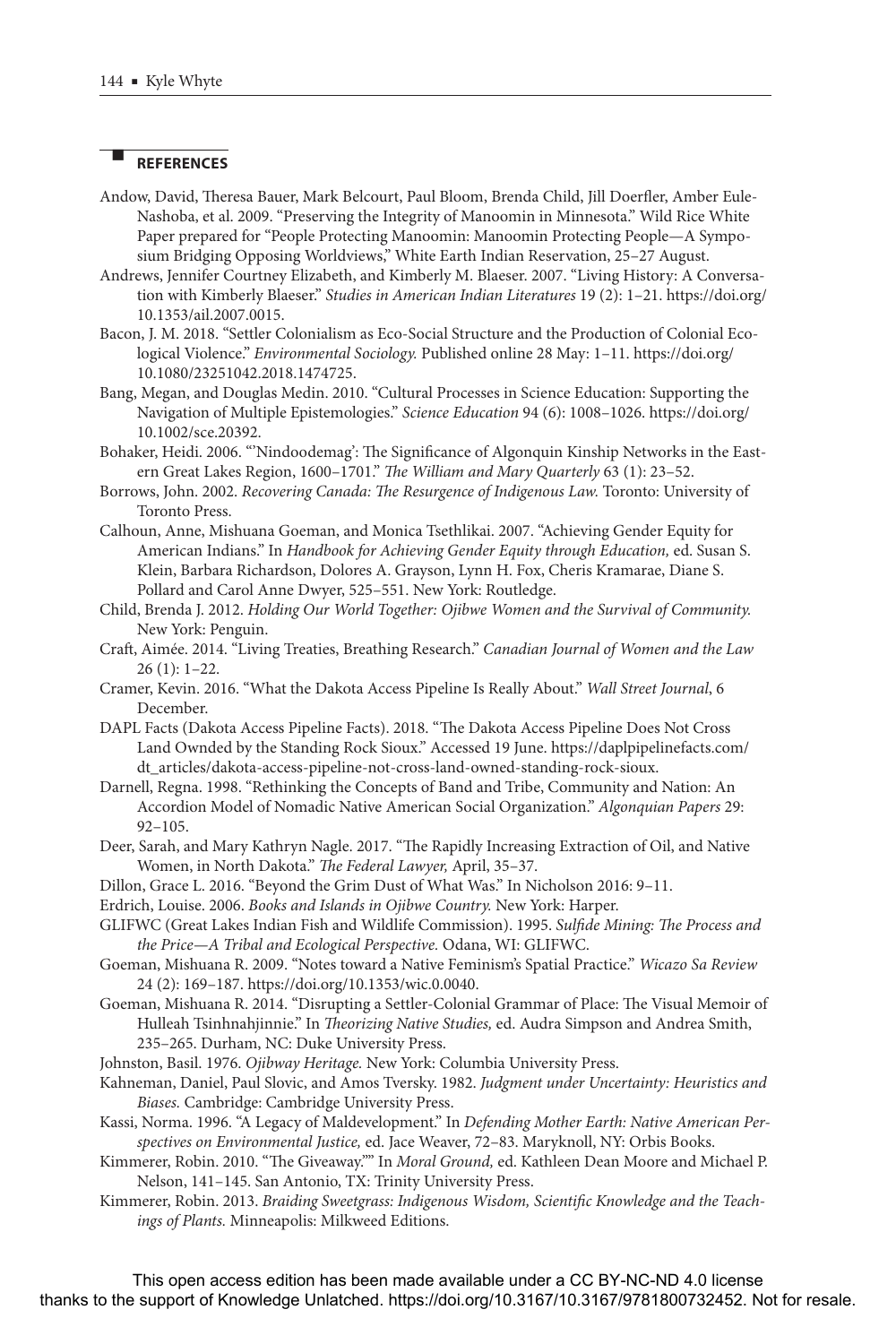Klein, Naomi. 2013. "Dancing the World into Being: A Conversation with Idle No More's Leanne Simpson." *Yes! Magazine,* 5 March. http://www.yesmagazine.org/peace-justice/dancing-the -world-into-being-a-conversation-with-idle-no-more-leanne-simpson.

Lawrence, Bonita, and Enakshi Dua. 2005. "Decolonizing Anti-racism." *Social Justice* 32 (4).

- Lefevre, Tate A. 2015. "Settler Colonialism." In *Oxford Bibliographies in Anthropology,* ed. John L. Jackson, published online with no page numbers. Oxford: Oxford University Press.
- Maldonado, Julie Koppel, Christine Shearer, Robin Bronen, Kristina Peterson, and Heather Lazrus. 2013. "The Impact of Climate Change on Tribal Communities in the US: Displacement, Relocation, and Human Rights." *Climatic Change* 120 (3): 601–614. https://doi.org/10.1007/ s10584-013-0746-z.
- Maracle, Lee. 2015. *Memory Serves.* Edmonton, AB: NeWest Press.

Martinez, David. 2011. *The American Indian Intellectual Tradition: An Anthology of Writings from 1772 to 1972.* Ithaca, NY: Cornell University Press.

- McDonnell, Michael. 2015. *Masters of Empire: Great Lakes Indians and the Making of America.* New York: Hill & Wang.
- McGregor, Deborah. 2009. "Honouring Our Relations: An Anishnaabe Perspective on Environmental Justice." In *Speaking for Ourselves: Environmental Justice in Canada,* ed. Julian Agyeman, Peter Cole, Randolph Haluza-Delay, and Pat O'Riley, 27–41. Vancouver: University of British Columbia Press.
- Miller, D. Ezra. 2016. "'But It Is Nothing Except Woods:' Anabaptists, Ambitions, and a Northern Indiana Settlerscape, 1830–1841." In *Rooted and Grounded: Essays on Land and Christian Discipleship,* ed. Ryan D. Harker and Janeen Bertsche Johnson, 208-2017. Eugene: Pickwick Publications.
- Mohai, Paul, David Pellow, and J. Timmons Roberts. 2009. "Environmental Justice." *Annual Review of Environment and Resources* 34: 405–430. https://doi.org/10.1146/annurev-environ-082508 -094348.
- Nicholson, Hope. 2016. *Love Beyond Body, Space, and Time: An Indigenous LGBT Sci-Fi Anthology.* Winnipeg: Bedside Press.
- Noodin, Margaret. 2014. *Bawaajimo: A Dialect of Dreams in Anishinaabe Language and Literature.* Michigan State University Press.
- O'Brien, Jean M. 1997. *Dispossession by Degrees: Indian Land and Identity in Natick, Massachusetts, 1650–1790.* Cambridge: Cambridge University Press.
- Simpson, Leanne. 2008. "Looking after Gdoo-Naaganinaa: Precolonial Nishnaabeg Diplomatic and Treaty Relationships." *Wicazo Sa Review* 23 (2): 29–42. https://doi.org/10.1353/wic.0.0001.
- Sinclair, Niigaan. 2016. "Returning to Ourselves: Two Spirit Futures and the Now." In Nicholson 2016: 12–19.
- Sinclair, Niigonwedom James. 2009. "A Sovereignty of Transmotion: Imagination and the 'Real,' Gerald Vizenor, and Native Literary Nationalism." Paper presented at Stories through Theories, Theories through Stories: North American Indian Writing, Storytelling, and Critique.
- Sinclair, Niigonwedom James. 2013. "Nindoodemag Bagijiganan: A History of Anishinaabeg Narrative." PhD diss., University of British Columbia.
- Sleeper-Smith, Susan. 2001. *Indian Women and French Men: Rethinking Cultural Encounter in the Western Great Lakes.* Amherst: University of Massachusetts Press.
- Sleeper-Smith, Susan. 2005. "'[A]n Unpleasant Transaction on This Frontier': Challenging Female Autonomy and Authority at Michilimackinac." *Journal of the Early Republic* 25 (3): 417–443. https://doi.org/10.1353/jer.2005.0066.
- Speed, Shannon. 2017. "Structures of Settler Capitalism in Abya Yala." *American Quarterly* 69 (4): 783–790. https://doi.org/10.1353/aq.2017.0064.
- Stark, Heidi Kiiwetinepinesiik. 2012. "Marked by Fire: Anishinaabe Articulations of Nationhood in Treaty Making with the US and Canada." *American Indian Quarterly* 36 (2): 119–149. https:// doi.org/10.5250/amerindiquar.36.2.0119.
- Sweet, Victoria. 2014a. "Extracting More Than Resources: Human Security and Arctic Indigenous Women." *Seattle University Law Review* 37 (4). https://ssrn.com/abstract=2533164.
- Sweet, Victoria. 2014b. "Rising Waters, Rising Threats: The Human Trafficking of Indigenous Women in the Circumpolar Region of the US and Canada." *Yearbook of Polar Law Online* 6 (1): 162–188.